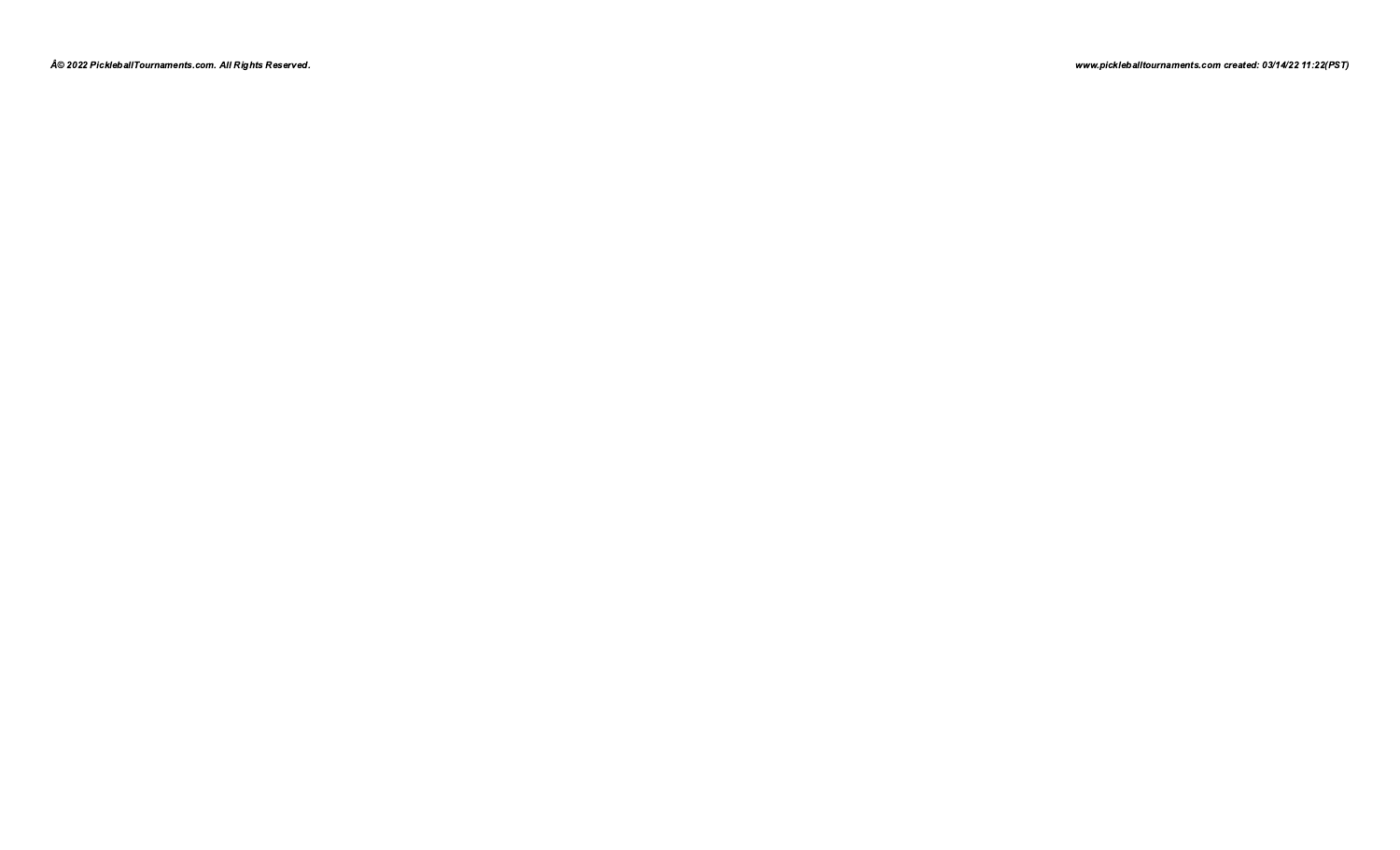

Matches Won (most)<br>
Point Differential (highest)<br>
Point Differential (highest)<br>
Bedals (Mens Doubles 3.0: 70-74<br>
Medals (Sold: Michael Williams-Larry Fortin Gold: Bill Fasano-D<br>
Silver: Lonny Nordberg-Dave Weight<br>
Bronze: **Medals** Gold: Michael Williams-Larry Fortin Gold: Bill Fasano-Dick Vollmuth<br>
Silver: Lonny Nordberg-Dave Weight<br>
Bronze: Ed Baker-Marc Menashe<br>
A© 2022 PickleballTournaments.com. All Rights Reserved.<br>
A© 2022 PickleballT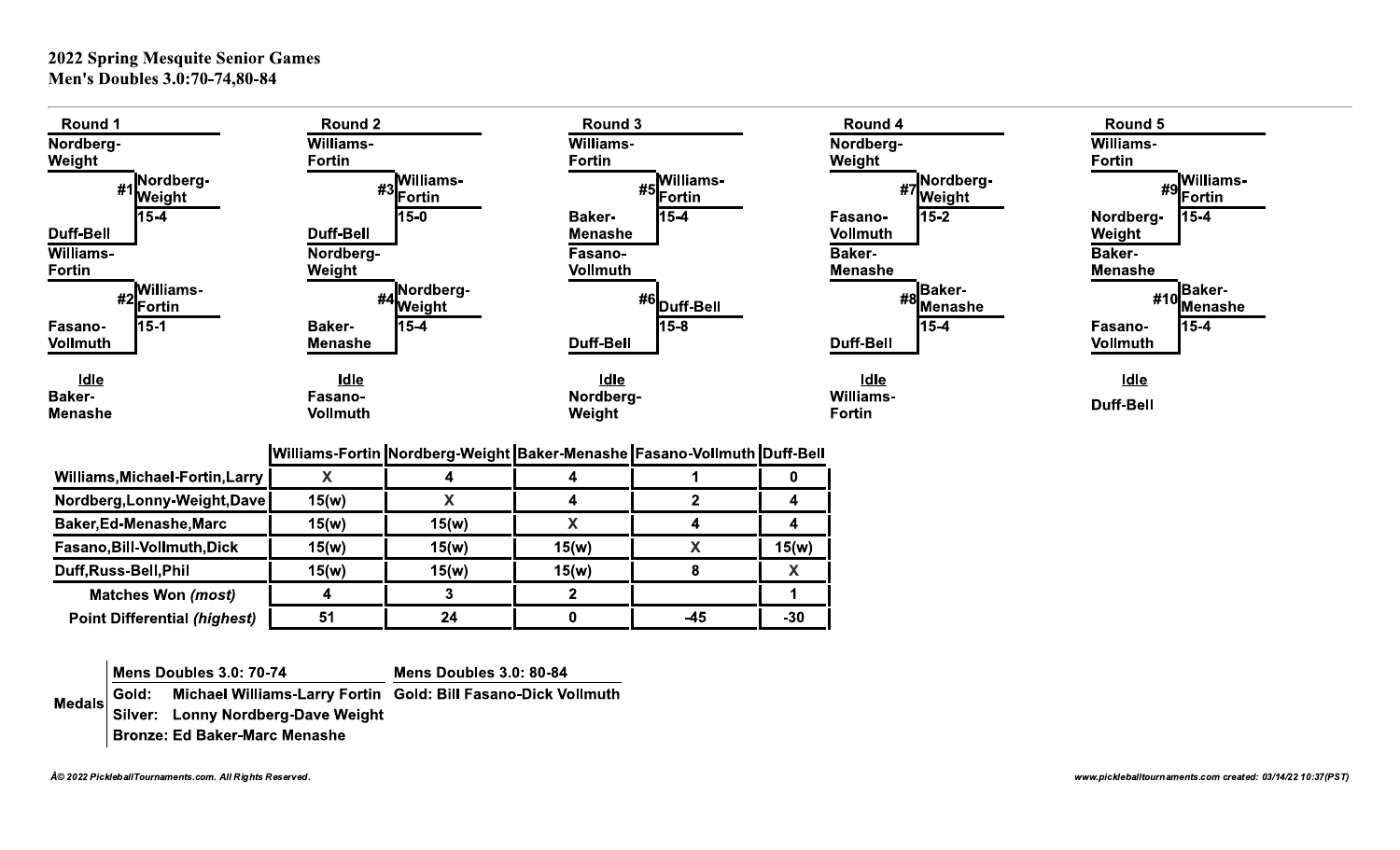| Round 1           |                                        | Round 2            |                                                    | Round 3           |                                | Round 4           |                                                 | Round 5           |                                          | Round 6            |                              | <b>Round 7</b>     |                              |
|-------------------|----------------------------------------|--------------------|----------------------------------------------------|-------------------|--------------------------------|-------------------|-------------------------------------------------|-------------------|------------------------------------------|--------------------|------------------------------|--------------------|------------------------------|
| <b>Chambers-</b>  |                                        | <b>Wakefield-</b>  |                                                    | Gubler-           |                                | Richardson-       |                                                 | <b>Wakefield-</b> |                                          | <b>Schenck-</b>    |                              | Gubler-            |                              |
| Frampton          |                                        | <b>Northover</b>   |                                                    | <b>Schramm</b>    |                                | <b>Bonneau</b>    |                                                 | Northover         |                                          | <b>Pagunsan</b>    |                              | <b>Schramm</b>     |                              |
|                   | <b>Chambers-</b><br>#1Fra <u>mpton</u> |                    | <b>Wakefield-</b><br>Northover                     |                   | Gubler-<br><b>Schramm</b>      |                   | #10 <mark>Tidwe<u>ll-Glotz</u></mark>           | #13               | <b>Wakefield-</b><br>Northover           | #16                | <b>Kilker-Smith</b>          | #19                | <b>Chambers-</b><br>Frampton |
| Richardson-15-10  |                                        | <b>Schenck-</b>    | 15-12                                              | Kilker-           | 15-5                           | Tidwell-          | $15 - 12$                                       | Gubler-           | $15-6$                                   | Kilker-            | IO-0                         | <b>Chambers-</b>   | 18-16                        |
| <b>Bonneau</b>    |                                        | Pagunsan           |                                                    | <b>Smith</b>      |                                | Glotz             |                                                 | <b>Schramm</b>    |                                          | <b>Smith</b>       | (by Withdrawal) Frampton     |                    |                              |
| Tidwell-          |                                        | <b>Chambers-</b>   |                                                    | <b>Wakefield-</b> |                                | <b>Chambers-</b>  |                                                 | Richardson-       |                                          | <b>Tidwell-</b>    |                              | Tidwell-           |                              |
| Glotz             |                                        | <b>Frampton</b>    |                                                    | <b>Northover</b>  |                                | Frampton          |                                                 | <b>Bonneau</b>    |                                          | Glotz              |                              | Glotz              |                              |
|                   | Tidwell-<br>#2 <b>Glotz</b>            |                    | <b>Chambers-</b><br><sup>#5</sup> Fra <u>mpton</u> | #8                | <b>Wakefield-</b><br>Northover |                   | <b>Chambers-</b><br>#11 Frampton                |                   | Richardson-<br>#14 <sup>  </sup> Bonneau | #1                 | Tidwell-Glotz                | #20                | Tidwell-<br>Glotz            |
| Kilker-           | $15 - 3$                               | Kilker-            | $15 - 6$                                           | Richardson-115-8  |                                | Schenck-          | IO-0                                            | <b>Schenck-</b>   | <b>0-0</b>                               | Gubler-            | $15 - 1$                     | <b>Wakefield-</b>  | $15-10$                      |
| <b>Smith</b>      |                                        | <b>Smith</b>       |                                                    | <b>Bonneau</b>    |                                | Pagunsan          | <b>Withdrawal)</b><br>l(by                      | , Pagunsan        | (by Withdrawal) Schramm                  |                    |                              | <b>Northover</b>   |                              |
| <b>Schenck-</b>   |                                        | <b>Richardson-</b> |                                                    | Tidwell-          |                                | <b>Wakefield-</b> |                                                 | Tidwell-          |                                          | <b>Wakefield-</b>  |                              | <b>Richardson-</b> |                              |
| Pagunsan          |                                        | <b>Bonneau</b>     |                                                    | Glotz             |                                | <b>Northover</b>  |                                                 | Glotz             |                                          | <b>Northover</b>   |                              | <b>Bonneau</b>     |                              |
|                   | Schenck-<br>#3 Pagunsan                |                    | <b>Gubler-</b><br>#6 <b>S</b> chramm               | #9                | Tidwell-<br>Glotz              |                   | <b>Wakefield-</b><br>#12 <mark>Northover</mark> |                   | #15 <mark> </mark> Tidw <u>ell-Glotz</u> | #18                | <b>Chambers-</b><br>Frampton | #21                | <b>Kilker-</b><br>Smith      |
| Gubler-           | 16-14                                  | Gubler-            | $15 - 7$                                           | <b>Schenck-</b>   | $15 - 6$                       | Kilker-           | 15-6                                            | <b>Chambers-</b>  | 16-14                                    | <b>Chambers-</b>   | 15-12                        | Kilker-            | $15 - 11$                    |
| Schramm           |                                        | <b>Schramm</b>     |                                                    | Pagunsan          |                                | <b>Smith</b>      |                                                 | Frampton          |                                          | Frampton           |                              | <b>Smith</b>       |                              |
|                   |                                        |                    |                                                    |                   |                                |                   |                                                 |                   |                                          |                    |                              |                    |                              |
| <b>Idle</b>       |                                        | <b>Idle</b>        |                                                    | <b>Idle</b>       |                                | <b>Idle</b>       |                                                 | Idle              |                                          | <b>Idle</b>        |                              | <b>Idle</b>        |                              |
| <b>Wakefield-</b> |                                        | Tidwell-           |                                                    | <b>Chambers-</b>  |                                | Gubler-           |                                                 | Kilker-           |                                          | <b>Richardson-</b> |                              | <b>Schenck-</b>    |                              |
| Northover         |                                        | Glotz              |                                                    | <b>Frampton</b>   |                                | <b>Schramm</b>    |                                                 | <b>Smith</b>      |                                          | <b>Bonneau</b>     |                              | Pagunsan           |                              |

Wakefield-Northover Tidwell-Glotz Chambers-Frampton Gubler-Schramm Kilker-Smith Richardson-Bonneau Schenck-Pagunsan

| Wakefield, Ed-Northover, Jack         |       | 15(w) | 15(w) |       |       |       |       |
|---------------------------------------|-------|-------|-------|-------|-------|-------|-------|
| Tidwell, Jeff-Glotz, Ed               | 10    |       | 14    |       |       |       |       |
| <b>Chambers, Norm-Frampton, Bruno</b> | 12    | 16(w) |       | 16    |       | 10    |       |
| Gubler, Don-Schramm, Dale             | 15(w) | 15(w) | 18(w) |       |       |       | 16(w) |
| Kilker, Dave-Smith, Ward              | 15(w) | 15(w) | 15(w) | 15(w) |       |       |       |
| Richardson, Mike-Bonneau, Michael     | 15(w) | 15(w) | 15(w) | 15(w) | 15(w) |       |       |
| Schenck, Mike-Pagunsan, Frankie       | 15(w) | 15(w) | 0(w)  | 14    | 0(w)  | 0(w)  |       |
| <b>Matches Won (most)</b>             |       |       |       |       |       |       |       |
| <b>Point Differential (highest)</b>   | 20    | 45    |       |       | $-36$ | $-27$ | $-10$ |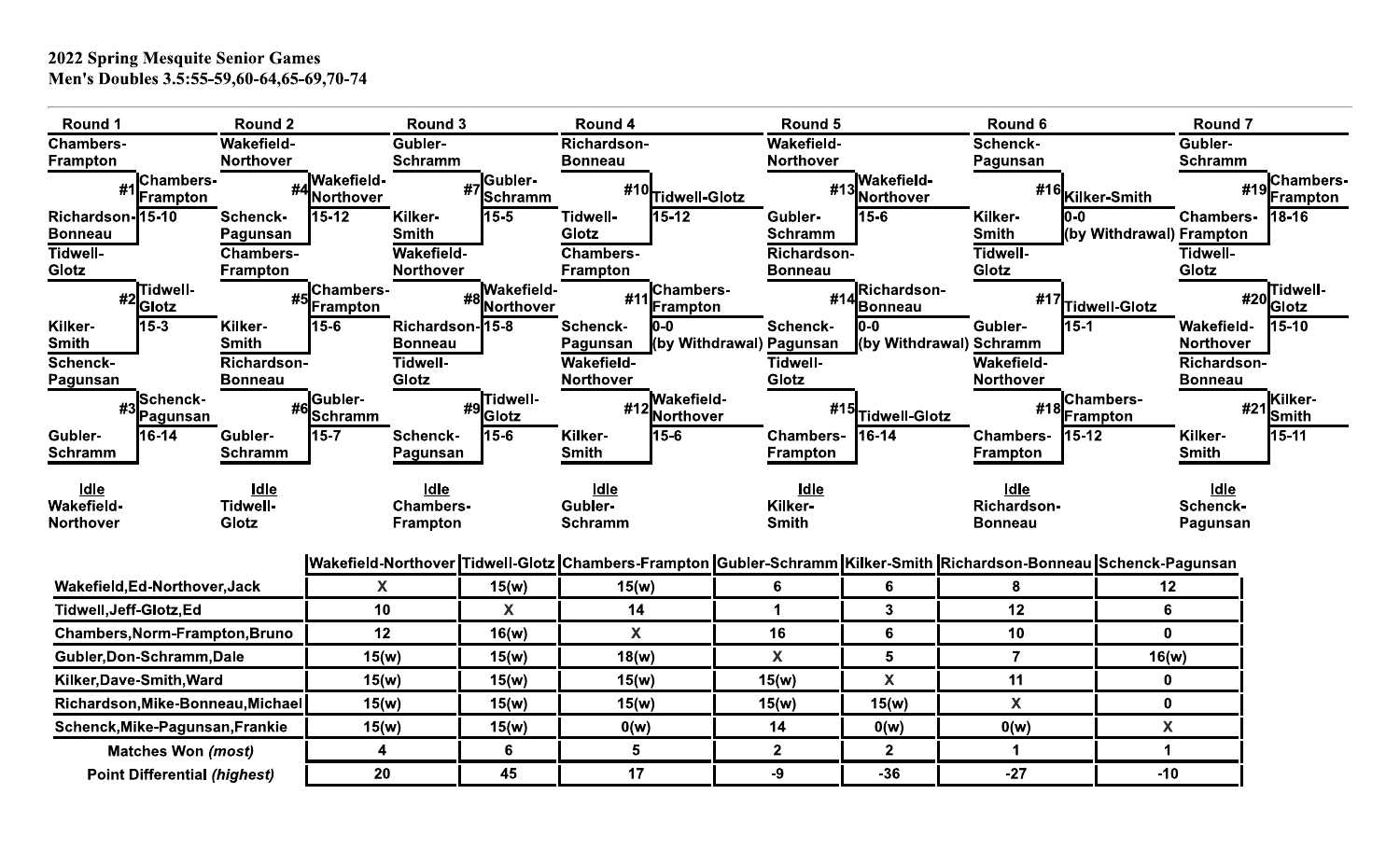| Mens Doubles 3.5: 55-59                                                | Mens Doubles 3.5: 60-64                                                   |       | <b>Mens Doubles 3.5: 65-69</b>         | Mens Doubles 3.5: 70-74                      |
|------------------------------------------------------------------------|---------------------------------------------------------------------------|-------|----------------------------------------|----------------------------------------------|
| Medals Gold: Norm Chambers-Bruno Frampton Gold: Dave Kilker-Ward Smith |                                                                           | Gold: | Jeff Tidwell-Ed Glotz                  | <b>Gold: Mike Richardson-Michael Bonneau</b> |
|                                                                        | Silver: Mike Schenck-Frankie Pagunsan Silver: Ed Wakefield-Jack Northover |       |                                        |                                              |
|                                                                        |                                                                           |       | <b>Bronze: Don Gubler-Dale Schramm</b> |                                              |

www.pickleballtournaments.com created: 03/14/22 12:01(PST)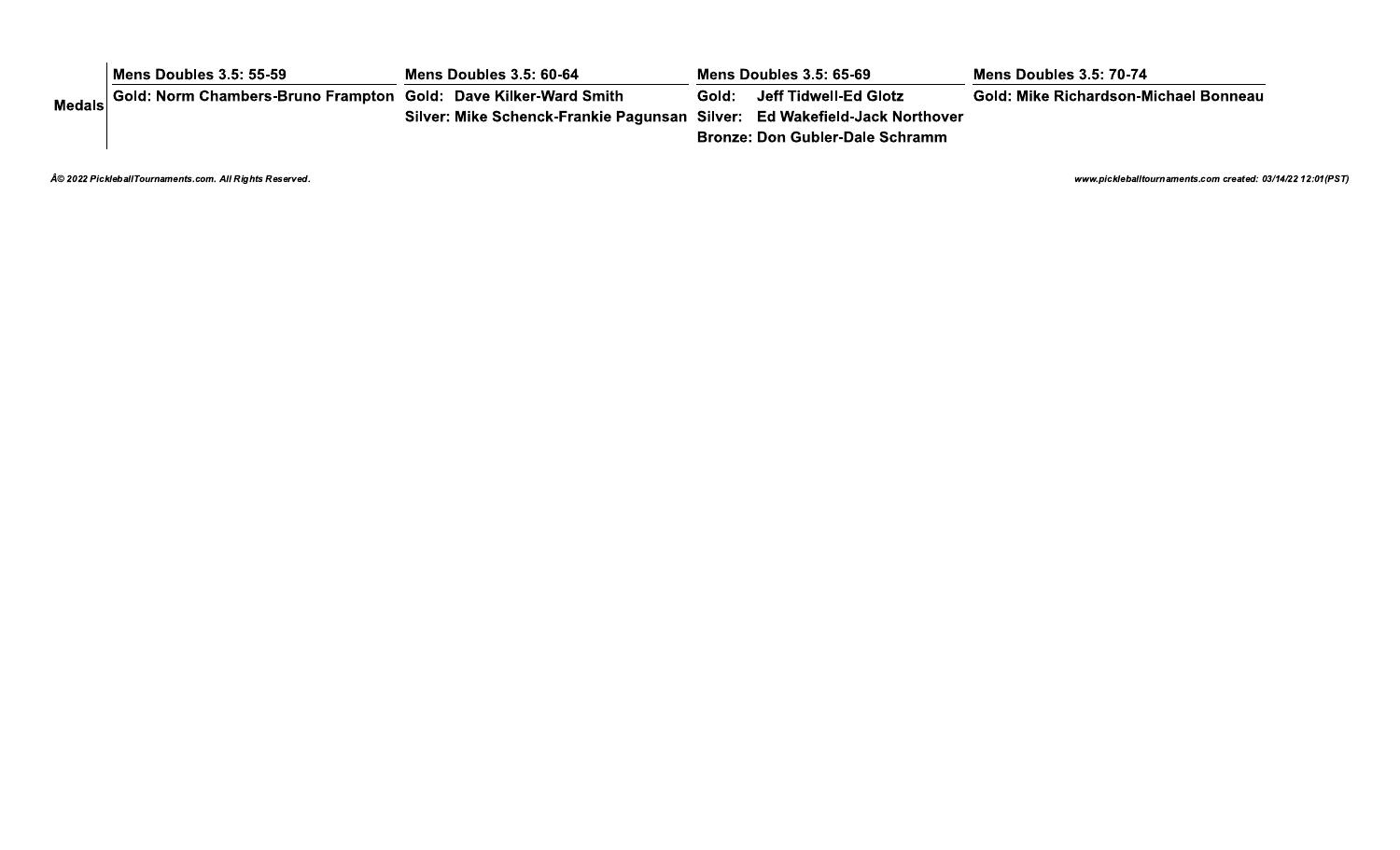# 2022 Spring Mesquite Senior Games Mens Doubles 4.0:50-54,60-64,65-69

| <b>Round 1</b>                         | <b>Round 2</b>                        |                                       |                          | <b>Round 3</b>               | <b>Round 4</b>                             |                                       | <b>Round 5</b>                                 |                             |
|----------------------------------------|---------------------------------------|---------------------------------------|--------------------------|------------------------------|--------------------------------------------|---------------------------------------|------------------------------------------------|-----------------------------|
| Tanner-                                | Jacobson-                             |                                       |                          | Jacobson-                    | Tanner-                                    |                                       | Jacobson-                                      |                             |
| <b>Tanner</b>                          | <b>Heusner</b>                        |                                       | <b>Heusner</b>           |                              | <b>Tanner</b>                              |                                       | <b>Heusner</b>                                 |                             |
| #1 <sup>Tanner-</sup><br><b>Tanner</b> |                                       | <b>Wells-</b><br>#3<br><b>Hartman</b> |                          | Dude-<br>#5<br><b>Avelar</b> |                                            | Tanner-<br>#7<br>Tanner               |                                                | <b>Tanner-</b><br>#9 Tanner |
| <b>Wells-</b><br>$11 - 5, 11 -$        | <b>Wells-</b>                         | 11-8,11-                              | Dude-                    | $ 11-3, 11-$                 | Hodson-                                    | 9-11,11-                              | Tanner-                                        | 12-                         |
| <b>Hartman</b>                         | <b>Hartman</b>                        |                                       | <b>Avelar</b>            | 10                           | <b>Hart</b>                                | 4,11-3                                | <b>Tanner</b>                                  | $10, 11 - 3$                |
| Jacobson-                              | Tanner-                               |                                       |                          | Hodson-                      | Dude-                                      |                                       | Dude-                                          |                             |
| <b>Heusner</b>                         | <b>Tanner</b>                         |                                       | <b>Hart</b>              |                              | <b>Avelar</b>                              |                                       | <b>Avelar</b>                                  |                             |
| #2 <b>Hodson-</b><br>Hart              |                                       | Dude-<br>#4<br>Avelar                 |                          | Wells-<br>#6<br>Hartman      |                                            | <b>Wells-</b><br>#8<br><b>Hartman</b> | #10                                            | Dude-<br>Avelar             |
| $11 - 3, 12 -$<br>Hodson-              | Dude-                                 | $11 - 6, 11 -$                        | <b>Wells-</b>            | $11-3, 11-$                  | <b>Wells-</b>                              | $11 - 8, 8 -$                         | Hodson-                                        | $11 - 6, 3 -$               |
| l10<br><b>Hart</b>                     | <b>Avelar</b>                         | 8                                     |                          | <b>Hartman</b>               | <b>Hartman</b>                             | $11, 11 - 5$                          | <b>Hart</b>                                    | $11, 11 - 5$                |
|                                        |                                       |                                       |                          |                              |                                            |                                       |                                                |                             |
| <u>Idle</u><br>Dude-<br><b>Avelar</b>  | <u>Idle</u><br>Hodson-<br><b>Hart</b> |                                       | Tanner-<br><b>Tanner</b> | <u>Idle</u>                  | <u>Idle</u><br>Jacobson-<br><b>Heusner</b> |                                       | <u>Idle</u><br><b>Wells-</b><br><b>Hartman</b> |                             |
|                                        |                                       | <b>Jacobson-</b><br><b>Heusner</b>    |                          | lTanner-<br><b>Tanner</b>    | <b>I</b> Dude-<br><b>Avelar</b>            | Hodson-<br>Hart                       | <b>I</b> Wells-<br>Hartman                     |                             |
| Jacobson, Alan-<br>Heusner, John       |                                       | X                                     |                          | 23(w)                        | 22(w)                                      | 23(w)                                 | 22(w)                                          |                             |
| Tanner, Ron-Tanner, Roland             |                                       | 13                                    |                          | X                            | 22(w)                                      | 18                                    | $\overline{\mathbf{7}}$                        |                             |
| Dude, Dave-Avelar, David               |                                       | $\overline{\mathbf{3}}$               |                          | 14                           | X                                          | 22                                    | 30(w)                                          |                             |
| Hodson, Mike-Hart, Mike                |                                       | 13                                    |                          | 31(w)                        | 25(w)                                      | X                                     | 22(w)                                          |                             |
| <b>Wells, Bob-Hartman, Lee</b>         |                                       | 15                                    |                          | 22(w)                        | 24                                         | $\overline{\mathbf{4}}$               | X                                              |                             |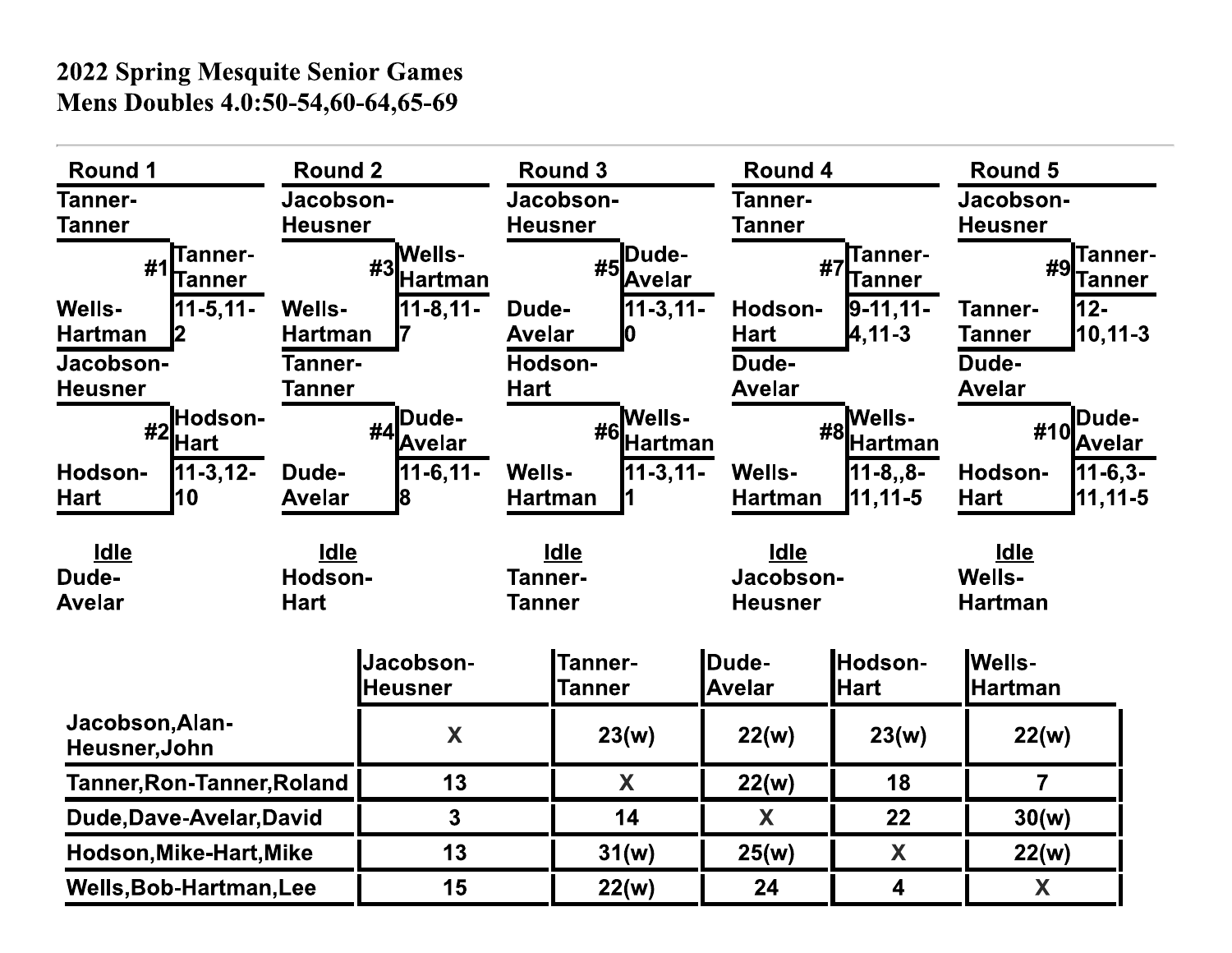| <b>Matches Won (most)</b>           |    |  |  |
|-------------------------------------|----|--|--|
| <b>Point Differential (highest)</b> | Jυ |  |  |

|               | Mens Doubles 4.0: 50-54                 | <b>Mens Doubles 4.0: 60-64</b>        | <b>Mens Doubes 4.0: 65-69</b>                                             |
|---------------|-----------------------------------------|---------------------------------------|---------------------------------------------------------------------------|
| <b>Medals</b> | Gold: Dave Dude-David<br>  Gold: Avelar | <b>Gold: Bob Wells-Lee</b><br>Hartman | <b>Ron Tanner-Roland Tanner</b><br>Gold:<br>Silver: Mike Hodson-Mike Hart |
|               |                                         |                                       | <b>Bronze: Alan Jacobson-John<br/>Heusner</b>                             |

www.pickleballtournaments.com created: 03/15/22 11:04(PST)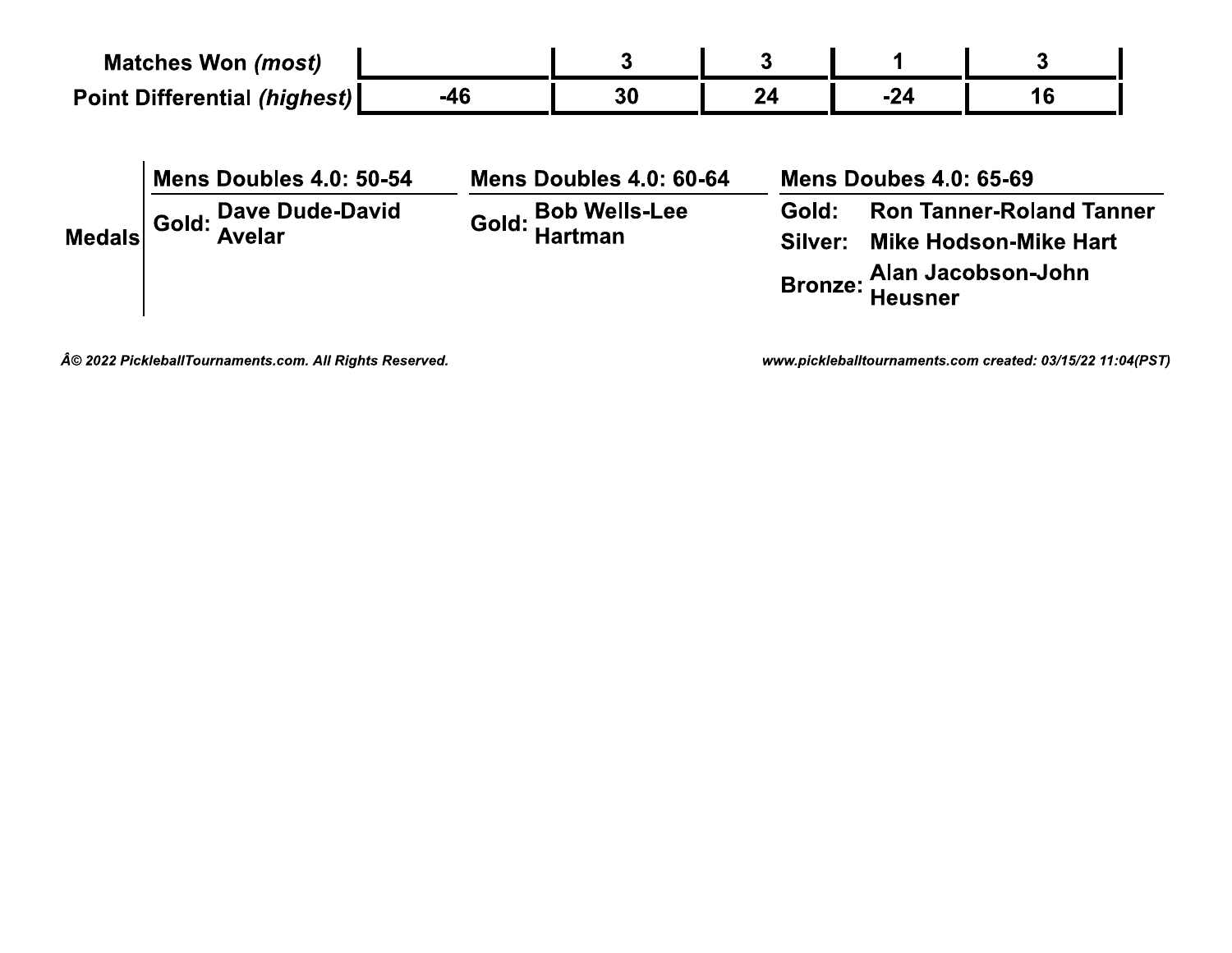| Round 3<br>Round 1<br>Mackay-<br>Mackay-<br>Newton-<br>Newton-<br>Newton-<br><b>Menashe</b><br><b>Menashe</b><br><b>Menashe</b><br><b>Peters</b><br>Newton-<br>,Mackay-<br>Mackay-<br>Mackay-<br>#7 <sup>  vite</sup><br> Peters<br>#3Menashe<br>#5<br>#1Peters<br>#9 <b>P</b> eters<br>Lilley-Lilley<br>$15 - 2$<br>$15 - 4$<br>$15-6$<br>$17 - 15$<br>$15 - 3$<br>Chilson-<br>Mackay-<br>Sorensen-<br><b>Lilley-Lilley</b><br><b>Bell</b><br><b>Chilson</b><br><b>Peters</b><br><b>Chilson-</b><br>Mackay-<br><b>Chilson</b><br><b>Lilley-Lilley</b><br><b>Peters</b><br><b>Lilley-Lilley</b><br>Mackay-<br>Newton-<br>Sorensen-<br>#10<br>#6<br>#8<br>#:<br>Menashe<br>Peters<br>′Bell<br>illey-Lilley.<br><b>Lilley-Lilley</b><br>$15 - 2$<br>$15 - 12$<br>$15 - 3$<br>$15 - 13$<br>$15 - 8$<br>Chilson-<br>Sorensen-<br>Sorensen-<br><b>Lilley-Lilley</b><br><b>Bell</b><br><b>Bell</b><br><b>Chilson</b><br><u>Idle</u><br><u>Idle</u><br><u>Idle</u><br><u>Idle</u><br><b>Idle</b><br>Chilson-<br>Mackay-<br>Newton-<br>Sorensen-<br><b>Chilson</b><br><b>Menashe</b><br><b>Bell</b><br><b>Peters</b><br>Newton-Menashe Mackay-Peters Lilley-Lilley Chilson-Chilson Sorensen-Bell<br>Newton, Sandra-Menashe, Marc<br>X<br>$\overline{2}$<br>15(w)<br>17(w)<br>$\boldsymbol{4}$<br>X<br>3 <sup>1</sup><br>$2^{\circ}$<br>Mackay, Becky-Peters, Kevin<br>6<br>$\mathbf{3}$<br>$\boldsymbol{\mathsf{X}}$<br>13<br>Lilley, Tracey-Lilley, Rodd<br>15<br>15(w)<br>8<br>X<br>Chilson, Julie-Chilson, Bill<br>15(w)<br>15(w)<br>15(w)<br>15(w)<br>12<br>$\boldsymbol{\mathsf{X}}$<br>Sorensen, Amy-Bell, Phil<br>15(w)<br>15(w)<br>15(w)<br>2 <sub>2</sub><br>$\mathbf{3}$<br><b>Matches Won (most)</b><br>4<br>-1<br>13<br>46<br>$-1$<br>$-35$<br>$-23$<br><b>Point Differential (highest)</b><br>Mixed Doubles 3.0: 50-54<br>Mixed Doubles 30: 60-64<br>Mixed Doubles 3.0: 55-59<br>Gold: Tracey Lilley-Rodd Lilley Gold: Sandra Newton-Marc Menashe Gold:<br><b>Becky Mackay-Kevin Peters</b><br><b>Medals</b><br>Silver: Amy Sorensen-Phil Bell<br><b>Bronze: Julie Chilson-Bill Chilson</b> | © 2022 PickleballTournaments.com. All Rights Reserved.     | Round 2 |  |  | Round 4 | Round 5 |
|--------------------------------------------------------------------------------------------------------------------------------------------------------------------------------------------------------------------------------------------------------------------------------------------------------------------------------------------------------------------------------------------------------------------------------------------------------------------------------------------------------------------------------------------------------------------------------------------------------------------------------------------------------------------------------------------------------------------------------------------------------------------------------------------------------------------------------------------------------------------------------------------------------------------------------------------------------------------------------------------------------------------------------------------------------------------------------------------------------------------------------------------------------------------------------------------------------------------------------------------------------------------------------------------------------------------------------------------------------------------------------------------------------------------------------------------------------------------------------------------------------------------------------------------------------------------------------------------------------------------------------------------------------------------------------------------------------------------------------------------------------------------------------------------------------------------------------------------------------------------------------------------------------------------------------------------------------------------------------------------------------------------------------------------------------------------------------------------------|------------------------------------------------------------|---------|--|--|---------|---------|
| <b>Peters</b><br>Sorensen-<br><b>Bell</b><br>Newton-<br><b>Menashe</b><br>Chilson-<br><b>Chilson</b><br><b>Lilley-Lilley</b>                                                                                                                                                                                                                                                                                                                                                                                                                                                                                                                                                                                                                                                                                                                                                                                                                                                                                                                                                                                                                                                                                                                                                                                                                                                                                                                                                                                                                                                                                                                                                                                                                                                                                                                                                                                                                                                                                                                                                                     |                                                            |         |  |  |         |         |
|                                                                                                                                                                                                                                                                                                                                                                                                                                                                                                                                                                                                                                                                                                                                                                                                                                                                                                                                                                                                                                                                                                                                                                                                                                                                                                                                                                                                                                                                                                                                                                                                                                                                                                                                                                                                                                                                                                                                                                                                                                                                                                  |                                                            |         |  |  |         |         |
|                                                                                                                                                                                                                                                                                                                                                                                                                                                                                                                                                                                                                                                                                                                                                                                                                                                                                                                                                                                                                                                                                                                                                                                                                                                                                                                                                                                                                                                                                                                                                                                                                                                                                                                                                                                                                                                                                                                                                                                                                                                                                                  |                                                            |         |  |  |         |         |
|                                                                                                                                                                                                                                                                                                                                                                                                                                                                                                                                                                                                                                                                                                                                                                                                                                                                                                                                                                                                                                                                                                                                                                                                                                                                                                                                                                                                                                                                                                                                                                                                                                                                                                                                                                                                                                                                                                                                                                                                                                                                                                  |                                                            |         |  |  |         |         |
|                                                                                                                                                                                                                                                                                                                                                                                                                                                                                                                                                                                                                                                                                                                                                                                                                                                                                                                                                                                                                                                                                                                                                                                                                                                                                                                                                                                                                                                                                                                                                                                                                                                                                                                                                                                                                                                                                                                                                                                                                                                                                                  |                                                            |         |  |  |         |         |
|                                                                                                                                                                                                                                                                                                                                                                                                                                                                                                                                                                                                                                                                                                                                                                                                                                                                                                                                                                                                                                                                                                                                                                                                                                                                                                                                                                                                                                                                                                                                                                                                                                                                                                                                                                                                                                                                                                                                                                                                                                                                                                  | www.pickleballtournaments.com created: 03/15/22 10:31(PST) |         |  |  |         |         |
|                                                                                                                                                                                                                                                                                                                                                                                                                                                                                                                                                                                                                                                                                                                                                                                                                                                                                                                                                                                                                                                                                                                                                                                                                                                                                                                                                                                                                                                                                                                                                                                                                                                                                                                                                                                                                                                                                                                                                                                                                                                                                                  |                                                            |         |  |  |         |         |
|                                                                                                                                                                                                                                                                                                                                                                                                                                                                                                                                                                                                                                                                                                                                                                                                                                                                                                                                                                                                                                                                                                                                                                                                                                                                                                                                                                                                                                                                                                                                                                                                                                                                                                                                                                                                                                                                                                                                                                                                                                                                                                  |                                                            |         |  |  |         |         |
|                                                                                                                                                                                                                                                                                                                                                                                                                                                                                                                                                                                                                                                                                                                                                                                                                                                                                                                                                                                                                                                                                                                                                                                                                                                                                                                                                                                                                                                                                                                                                                                                                                                                                                                                                                                                                                                                                                                                                                                                                                                                                                  |                                                            |         |  |  |         |         |
|                                                                                                                                                                                                                                                                                                                                                                                                                                                                                                                                                                                                                                                                                                                                                                                                                                                                                                                                                                                                                                                                                                                                                                                                                                                                                                                                                                                                                                                                                                                                                                                                                                                                                                                                                                                                                                                                                                                                                                                                                                                                                                  |                                                            |         |  |  |         |         |
|                                                                                                                                                                                                                                                                                                                                                                                                                                                                                                                                                                                                                                                                                                                                                                                                                                                                                                                                                                                                                                                                                                                                                                                                                                                                                                                                                                                                                                                                                                                                                                                                                                                                                                                                                                                                                                                                                                                                                                                                                                                                                                  |                                                            |         |  |  |         |         |
|                                                                                                                                                                                                                                                                                                                                                                                                                                                                                                                                                                                                                                                                                                                                                                                                                                                                                                                                                                                                                                                                                                                                                                                                                                                                                                                                                                                                                                                                                                                                                                                                                                                                                                                                                                                                                                                                                                                                                                                                                                                                                                  |                                                            |         |  |  |         |         |
|                                                                                                                                                                                                                                                                                                                                                                                                                                                                                                                                                                                                                                                                                                                                                                                                                                                                                                                                                                                                                                                                                                                                                                                                                                                                                                                                                                                                                                                                                                                                                                                                                                                                                                                                                                                                                                                                                                                                                                                                                                                                                                  |                                                            |         |  |  |         |         |
|                                                                                                                                                                                                                                                                                                                                                                                                                                                                                                                                                                                                                                                                                                                                                                                                                                                                                                                                                                                                                                                                                                                                                                                                                                                                                                                                                                                                                                                                                                                                                                                                                                                                                                                                                                                                                                                                                                                                                                                                                                                                                                  |                                                            |         |  |  |         |         |
|                                                                                                                                                                                                                                                                                                                                                                                                                                                                                                                                                                                                                                                                                                                                                                                                                                                                                                                                                                                                                                                                                                                                                                                                                                                                                                                                                                                                                                                                                                                                                                                                                                                                                                                                                                                                                                                                                                                                                                                                                                                                                                  |                                                            |         |  |  |         |         |
|                                                                                                                                                                                                                                                                                                                                                                                                                                                                                                                                                                                                                                                                                                                                                                                                                                                                                                                                                                                                                                                                                                                                                                                                                                                                                                                                                                                                                                                                                                                                                                                                                                                                                                                                                                                                                                                                                                                                                                                                                                                                                                  |                                                            |         |  |  |         |         |
|                                                                                                                                                                                                                                                                                                                                                                                                                                                                                                                                                                                                                                                                                                                                                                                                                                                                                                                                                                                                                                                                                                                                                                                                                                                                                                                                                                                                                                                                                                                                                                                                                                                                                                                                                                                                                                                                                                                                                                                                                                                                                                  |                                                            |         |  |  |         |         |
|                                                                                                                                                                                                                                                                                                                                                                                                                                                                                                                                                                                                                                                                                                                                                                                                                                                                                                                                                                                                                                                                                                                                                                                                                                                                                                                                                                                                                                                                                                                                                                                                                                                                                                                                                                                                                                                                                                                                                                                                                                                                                                  |                                                            |         |  |  |         |         |
|                                                                                                                                                                                                                                                                                                                                                                                                                                                                                                                                                                                                                                                                                                                                                                                                                                                                                                                                                                                                                                                                                                                                                                                                                                                                                                                                                                                                                                                                                                                                                                                                                                                                                                                                                                                                                                                                                                                                                                                                                                                                                                  |                                                            |         |  |  |         |         |
|                                                                                                                                                                                                                                                                                                                                                                                                                                                                                                                                                                                                                                                                                                                                                                                                                                                                                                                                                                                                                                                                                                                                                                                                                                                                                                                                                                                                                                                                                                                                                                                                                                                                                                                                                                                                                                                                                                                                                                                                                                                                                                  |                                                            |         |  |  |         |         |
|                                                                                                                                                                                                                                                                                                                                                                                                                                                                                                                                                                                                                                                                                                                                                                                                                                                                                                                                                                                                                                                                                                                                                                                                                                                                                                                                                                                                                                                                                                                                                                                                                                                                                                                                                                                                                                                                                                                                                                                                                                                                                                  |                                                            |         |  |  |         |         |
|                                                                                                                                                                                                                                                                                                                                                                                                                                                                                                                                                                                                                                                                                                                                                                                                                                                                                                                                                                                                                                                                                                                                                                                                                                                                                                                                                                                                                                                                                                                                                                                                                                                                                                                                                                                                                                                                                                                                                                                                                                                                                                  |                                                            |         |  |  |         |         |
|                                                                                                                                                                                                                                                                                                                                                                                                                                                                                                                                                                                                                                                                                                                                                                                                                                                                                                                                                                                                                                                                                                                                                                                                                                                                                                                                                                                                                                                                                                                                                                                                                                                                                                                                                                                                                                                                                                                                                                                                                                                                                                  |                                                            |         |  |  |         |         |
|                                                                                                                                                                                                                                                                                                                                                                                                                                                                                                                                                                                                                                                                                                                                                                                                                                                                                                                                                                                                                                                                                                                                                                                                                                                                                                                                                                                                                                                                                                                                                                                                                                                                                                                                                                                                                                                                                                                                                                                                                                                                                                  |                                                            |         |  |  |         |         |
|                                                                                                                                                                                                                                                                                                                                                                                                                                                                                                                                                                                                                                                                                                                                                                                                                                                                                                                                                                                                                                                                                                                                                                                                                                                                                                                                                                                                                                                                                                                                                                                                                                                                                                                                                                                                                                                                                                                                                                                                                                                                                                  |                                                            |         |  |  |         |         |
|                                                                                                                                                                                                                                                                                                                                                                                                                                                                                                                                                                                                                                                                                                                                                                                                                                                                                                                                                                                                                                                                                                                                                                                                                                                                                                                                                                                                                                                                                                                                                                                                                                                                                                                                                                                                                                                                                                                                                                                                                                                                                                  |                                                            |         |  |  |         |         |
|                                                                                                                                                                                                                                                                                                                                                                                                                                                                                                                                                                                                                                                                                                                                                                                                                                                                                                                                                                                                                                                                                                                                                                                                                                                                                                                                                                                                                                                                                                                                                                                                                                                                                                                                                                                                                                                                                                                                                                                                                                                                                                  |                                                            |         |  |  |         |         |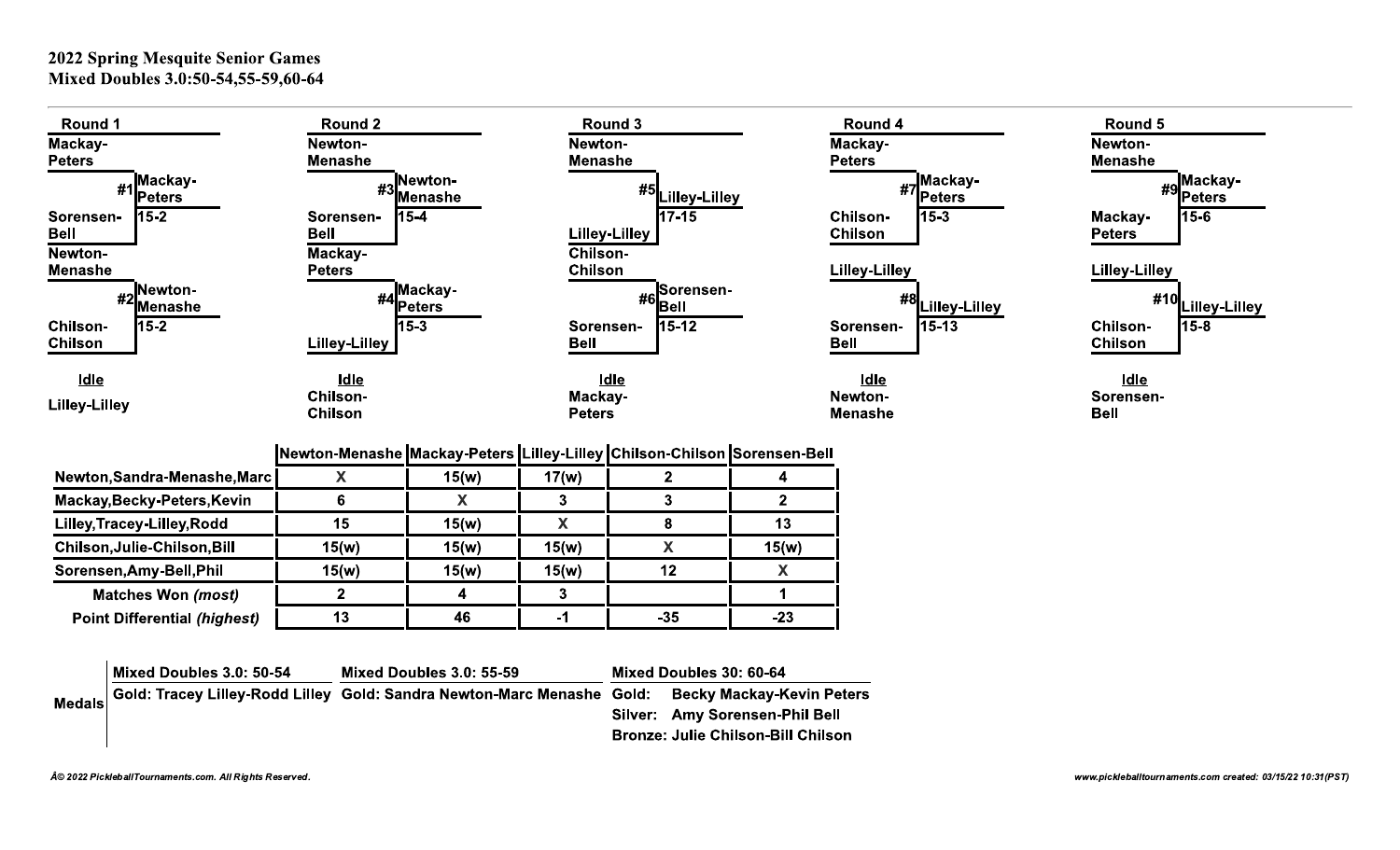2022 Spring Mesquite Senior Games Mixed Doubles 3.0:65-69

| Round 1<br>Duffy-                                             |        | Round 2<br>Nordberg-                                                     |       | <b>Round 3</b><br>Nordberg-                    |                 | Round 4<br>Duffy-                    |                         | Round 5<br>Nordberg-                                    |  |
|---------------------------------------------------------------|--------|--------------------------------------------------------------------------|-------|------------------------------------------------|-----------------|--------------------------------------|-------------------------|---------------------------------------------------------|--|
| Costanzo<br>Duffy-<br>#<br>Costanzo                           |        | Nordberg<br>Nordberg-<br>#3<br>Nordberg                                  |       | <b>Nordberg</b><br>Nordberg-<br>#5<br>Nordberg |                 | Costanzo<br>#7                       | Duffy-Costanzo          | Nordberg<br><sup>#9</sup> Duffy <u>-Costanzo</u>        |  |
| $\sqrt{11-3}$ , 11-9<br><b>Kuiper-</b><br>Edgmon<br>Nordberg- | Duffy- | $11 - 7, 11 - 8$<br><b>Kuiper-</b><br>Edgmon                             |       | $IO-0$<br><b>Plummer-</b><br><b>Cravens</b>    | (by Withdrawal) | Duff-Duff<br><b>Plummer-</b>         | $11 - 2, 11 - 7$        | 11-3,7-11,11-2<br>Duffy-<br>Costanzo<br><b>Plummer-</b> |  |
| Nordberg<br>Nordberg-<br>#:<br>Nordberg                       |        | Costanzo<br>#4<br>Duffy-Costanzo                                         |       | Duff-Duff<br><b>Kuiper-</b><br>#6I<br>Edgmon   |                 | <b>Cravens</b><br>#8                 | Kuiper-<br>Edgmon       | <b>Cravens</b><br>#10 Duf <u>f-Duff</u>                 |  |
| 11-5,11-2<br>Duff-Duff                                        |        | <b>Plummer-</b><br>$IO-0$<br>(by Withdrawal)<br><b>Cravens</b>           |       | $11 - 5, 11 - 3$<br><b>Kuiper-</b><br>Edgmon   |                 | Kuiper-<br>Edgmon                    | lo-0<br>(by Withdrawal) | IO-0<br>Duff-Duff<br>(by Withdrawal)                    |  |
| <u>Idle</u><br><b>Plummer-</b><br><b>Cravens</b>              |        | <u>Idle</u><br>Duff-Duff                                                 |       | <u>Idle</u><br>Duffy-<br><b>Costanzo</b>       |                 | <u>Idle</u><br>Nordberg-<br>Nordberg |                         | <u>Idle</u><br>Kuiper-<br>Edgmon                        |  |
|                                                               |        | Nordberg-Nordberg Duffy-Costanzo Plummer-Cravens Duff-Duff Kuiper-Edgmon |       |                                                |                 |                                      |                         |                                                         |  |
| Nordberg, Sandy-Nordberg, Lonny                               |        | X                                                                        | 29(w) | $\mathbf 0$                                    | 7               | 15                                   |                         |                                                         |  |
| Duffy, Boonnum-Costanzo, Augie                                |        | 16                                                                       | X     | 0                                              | 9               | 12                                   |                         |                                                         |  |
| Plummer, Janice-Cravens, Ralph                                |        | 0(w)                                                                     | 0(w)  | X                                              | 0(w)            | 0(w)                                 |                         |                                                         |  |
| Duff, Carrie-Duff, Russ                                       |        | 22(w)                                                                    | 22(w) | $\mathbf 0$                                    | X               | 22(w)                                |                         |                                                         |  |
| Kuiper, Nancy-Edgmon, Sam                                     |        | 22(w)                                                                    | 22(w) | $\mathbf 0$                                    | 8               | X                                    |                         |                                                         |  |
| <b>Matches Won (most)</b>                                     |        | 3                                                                        | 4     |                                                |                 | $\mathbf 2$                          |                         |                                                         |  |
| <b>Point Differential (highest)</b>                           |        | 9                                                                        | 36    | 0                                              | $-42$           | $-3$                                 |                         |                                                         |  |

Gold: Boonnum Duffy-Augie Costanzo Medals Silver: Sandy Nordberg-Lonny Nordberg **Bronze: Nancy Kuiper-Sam Edgmon** 

www.pickleballtournaments.com created: 03/15/22 12:04(PST)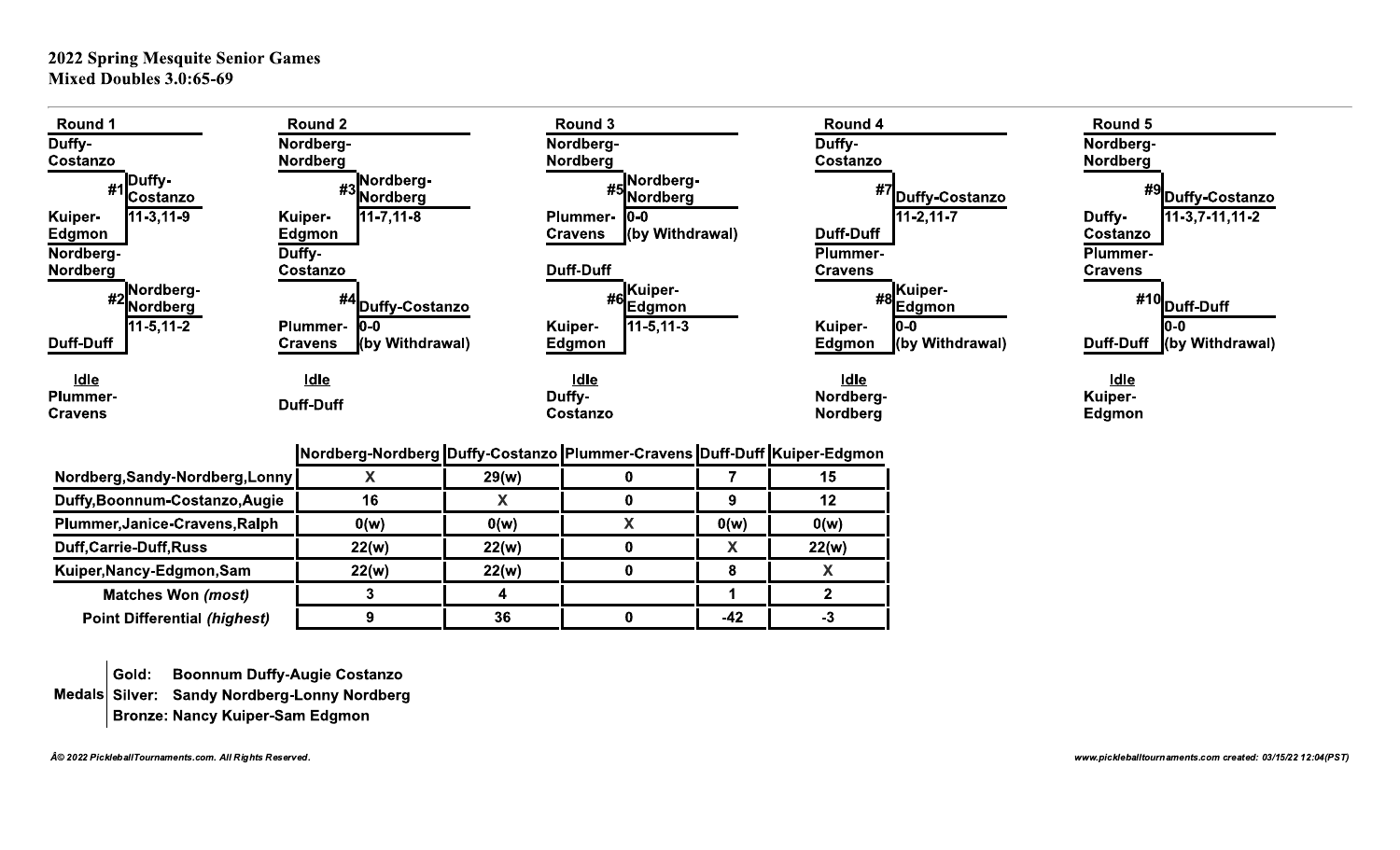### 2022 Spring Mesquite Senior Games Mixed Doubles 3.0:70-74

| <b>Round 1</b><br><b>Weight-</b><br>Weight                                       | <b>Round 2</b><br>Wigham-<br>Wigham                      |                      | Round 3<br>Weight-<br>Weight                                           | Round 4<br>Weight-<br>Weight                                                                | Round 5<br>Wigham-<br>Wigham                                               | Round 6<br>Weight-<br>Weight                                                  |
|----------------------------------------------------------------------------------|----------------------------------------------------------|----------------------|------------------------------------------------------------------------|---------------------------------------------------------------------------------------------|----------------------------------------------------------------------------|-------------------------------------------------------------------------------|
| <b>Weight-</b><br>#1 Weight<br>$11-3, 11-$<br>Larson-<br>Richardson <sup>8</sup> | #2 <mark>Wigham</mark><br>Larson-<br>Richardson 11, 11-3 | Wigham-<br>$11-9,8-$ | Wigham-<br>#3 <mark>Wigham</mark><br>Wigham-<br>$11-8, 11-2$<br>Wigham | <b>Weight-</b><br>#4 <mark>Weight</mark><br>$11 - 5, 10 -$<br>Larson-<br>Richardson 12,11-9 | Larson-<br>#5Richardson<br>$4 - 11, 12 -$<br>Larson-<br>Richardson 10,11-9 | <b>Wigham-</b><br>#6 <mark>Wigham</mark><br>$11-3, 11-8$<br>Wigham-<br>Wigham |
| <u>Idle</u><br>Wigham-<br>Wigham                                                 | <u>Idle</u><br><b>Weight-</b><br>Weight                  |                      | <b>Idle</b><br>Larson-<br><b>Richardson</b>                            | <b>Idle</b><br>Wigham-<br>Wigham                                                            | <u>Idle</u><br><b>Weight-</b><br>Weight                                    | <u>Idle</u><br>Larson-<br><b>Richardson</b>                                   |
|                                                                                  |                                                          |                      | Weight-Weight Wigham-Wigham Larson-Richardson                          |                                                                                             |                                                                            |                                                                               |
| <b>Weight-Weight</b>                                                             | $\pmb{\mathsf{X}}$                                       | 22(w)<br>22(w)       | 11<br>26                                                               |                                                                                             |                                                                            |                                                                               |
| Wigham-Wigham                                                                    | 10<br>11                                                 | X                    | 23<br>27(w)                                                            |                                                                                             |                                                                            |                                                                               |
| Larson-Richardson                                                                | 22(w)<br>32(w)                                           | 30(w)<br>30          | $\boldsymbol{\mathsf{X}}$                                              |                                                                                             |                                                                            |                                                                               |

Gold: Annette Wigham-David Wigham Medals Silver: Janet Weight-Dave Weight **Bronze: Deb Larson-Mike Richardson** 

 $\overline{2}$ 

 $-6$ 

 $3\phantom{a}$ 

33

 $\overline{1}$ 

 $-27$ 

© 2022 PickleballTournaments.com. All Rights Reserved.

**Matches Won (most)** 

**Point Differential (highest)** 

www.pickleballtournaments.com created: 03/15/22 13:01(PST)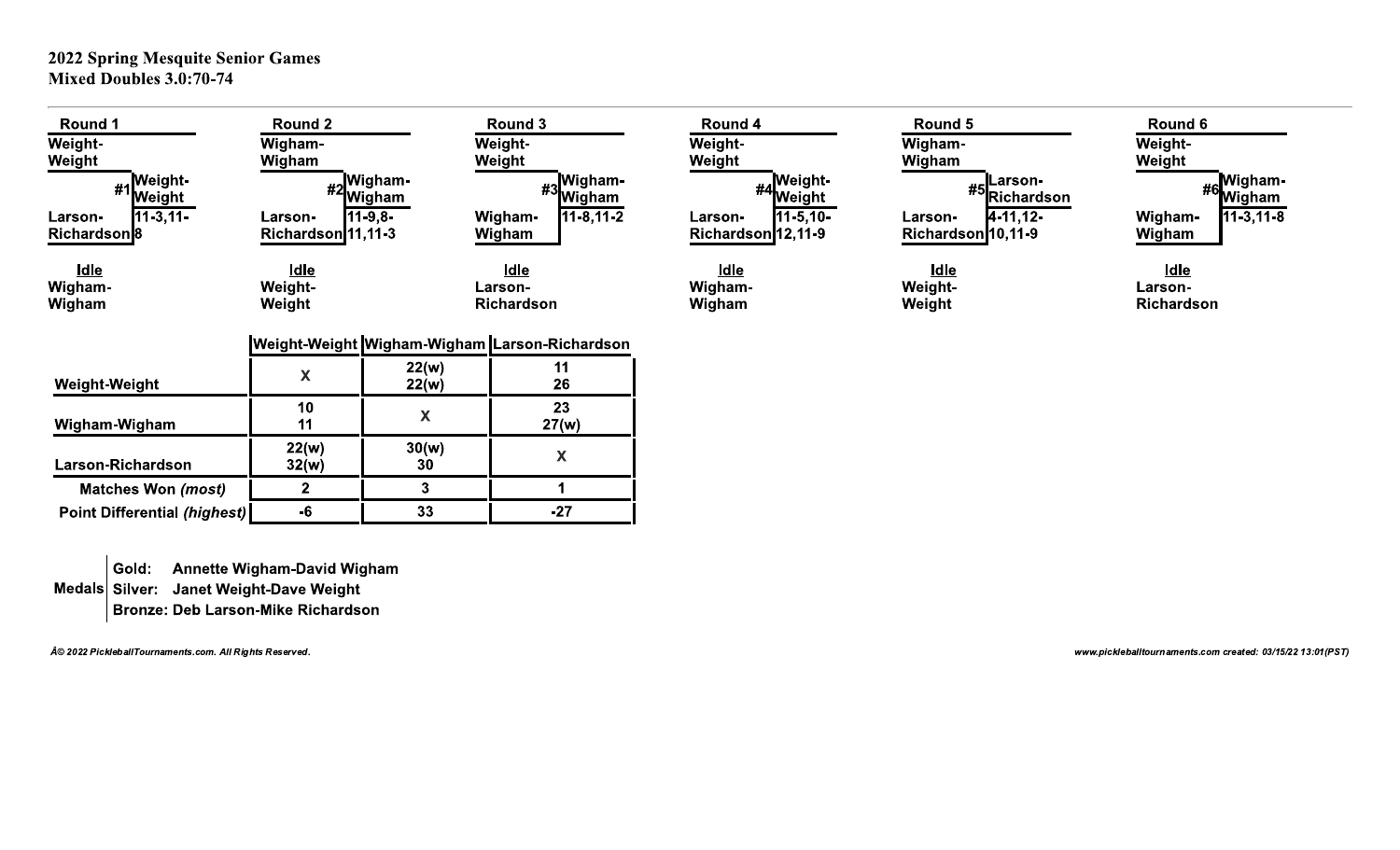### **2022 Spring Mesquite Senior Games** Mixed Doubles 3.5:50-54,55-59,60-64



|  |  | De Batz-Binch Stocks-Avelar Hugentobler-Dude Hoyt-Hoyt Evans-Smith Campbell-Brown |  |  |  |
|--|--|-----------------------------------------------------------------------------------|--|--|--|
|--|--|-----------------------------------------------------------------------------------|--|--|--|

| De Batz, Juls-Binch, Jeffrey        |       | 15(w) | 17(w) | 12    |       |       |
|-------------------------------------|-------|-------|-------|-------|-------|-------|
| Stocks, Alyson-Avelar, David        | 13    |       |       |       |       | 17(w) |
| Hugentobler, Kim-Dude, Dave         | 15    | 15(w) |       | 11    |       | 15(w) |
| Hoyt, Kathy-Hoyt, Jeff              | 15(w) | 15(w) | 15(w) |       | 15(w) | 15(w) |
| Evans, Celia-Smith, Ward            | 15(w) | 15(w) | 15(w) |       |       | 15(w) |
| Campbell, Claudia-Brown, Tom        | 15(w) | 15    |       |       |       |       |
| <b>Matches Won (most)</b>           |       |       |       |       |       |       |
| <b>Point Differential (highest)</b> | 20    | 25    |       | $-38$ | $-34$ |       |

**Medals** Mixed Doubles 3.5: 50-54

Mixed Doubles 3.5: 55-59

Mixed Doubles 3.5: 60-64

Gold: Kim Hugentobler-Dave Dude Gold: Claudia Campbell-Tom Brown

Gold: **Alyson Stocks-David Avelar** Silver: Juls De Batz-Jeffrey Binch **Bronze: Celia Evans-Ward Smith**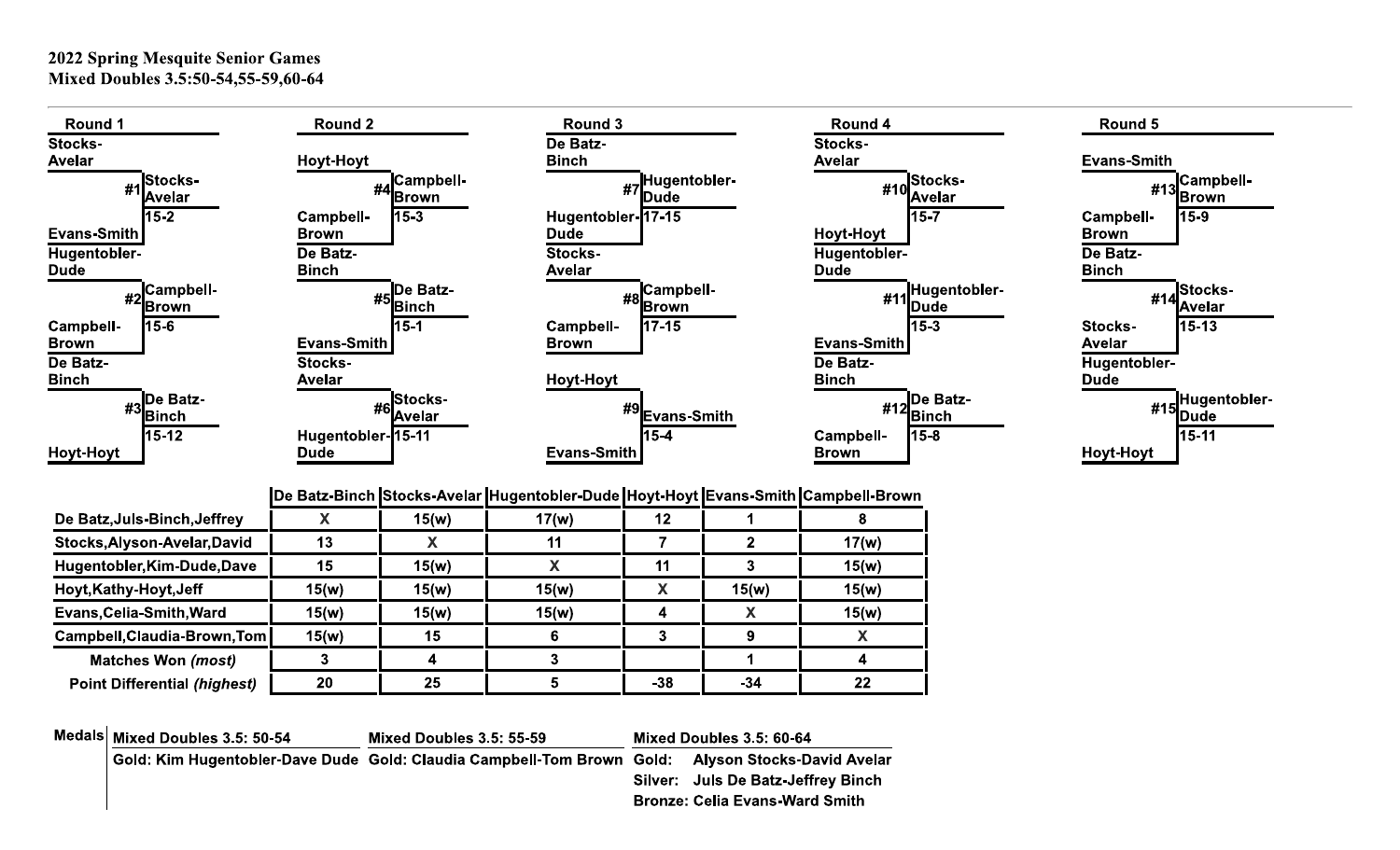$\mathbf{u}$ 

www.pickleballtournaments.com created: 03/15/22 10:46(PST)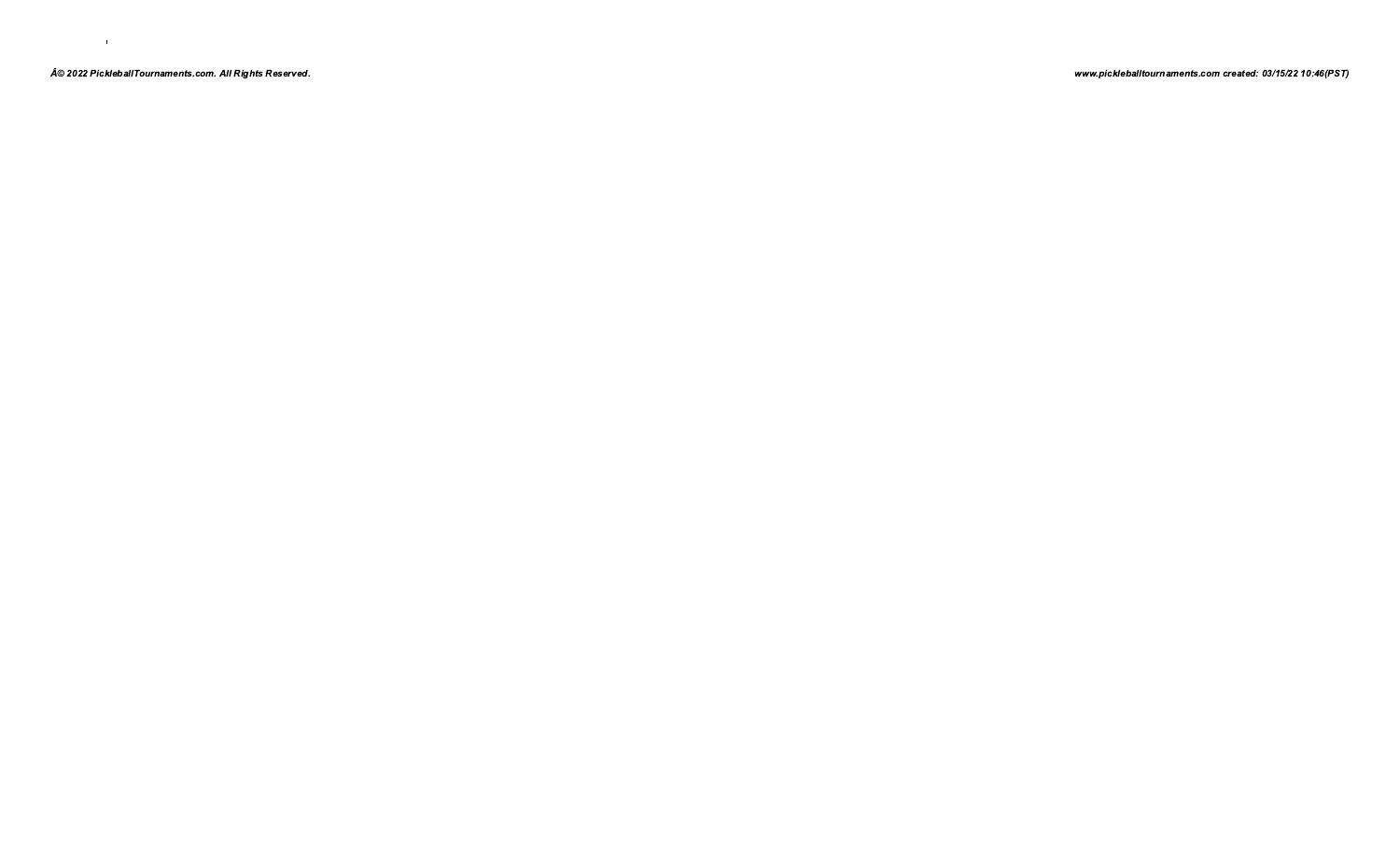### 2022 Spring Mesquite Senior Games Mixed Doubles 3.5:65-69

| Round 1                                 | Round 2                                     | Round 3                                  | Round 4                                 | Round 5                             | Round 6                                 |
|-----------------------------------------|---------------------------------------------|------------------------------------------|-----------------------------------------|-------------------------------------|-----------------------------------------|
| <b>Hiatt-Hiatt</b><br>Hiatt-            | Miller-<br><b>Miller</b><br><b>Miller-</b>  | <b>Hiatt-Hiatt</b><br>Hiatt-             | <b>Hiatt-Hiatt</b><br>Hiatt-            | Miller-<br><b>Miller</b><br>Miller- | <b>Hiatt-Hiatt</b><br>Hiatt-            |
| #1 Hiatt                                | #2 <b>Miller</b>                            | #3 Hi <u>at</u> t                        | #4 H <u>iat</u> t                       | #5<br>Miller <sup>'</sup>           | #6 <mark>l'</mark><br>H <u>iat</u> t    |
| Allen-Van 11-1,11-1<br>baal             | Allen-Van 11-5,11-3<br>baal                 | $11-2, 11-1$<br>Miller-<br><b>Miller</b> | Allen-Van 11-1,11-0<br>baal             | Allen-Van 11-3,11-6<br>baal         | $11 - 1, 11 - 6$<br>Miller-<br>Miller   |
| <u>Idle</u><br>Miller-<br><b>Miller</b> | <u>Idle</u><br><b>Hiatt-Hiatt</b>           | <u>Idle</u><br>Allen-Van<br>baal         | <u>Idle</u><br>Miller-<br><b>Miller</b> | <u>Idle</u><br><b>Hiatt-Hiatt</b>   | <u>Idle</u><br><b>Allen-Van</b><br>baal |
|                                         | Hiatt-Hiatt Miller-Miller Allen-Van baal    |                                          |                                         |                                     |                                         |
| <b>Hiatt-Hiatt</b>                      | 3<br>$\checkmark$<br>$\boldsymbol{\lambda}$ |                                          |                                         |                                     |                                         |
| <b>Miller-Miller</b>                    | 22(w)<br>$\boldsymbol{\mathsf{X}}$<br>22(w) | 8<br>9                                   |                                         |                                     |                                         |

Gold: Tricia Hiatt-Barry Hiatt Medals Silver: Sharon Miller-Bob Miller Bronze: Anna Allen-Wim Van baal

 $22(w)$ 

 $22(w)$ 

 $\overline{\mathbf{4}}$ 

75

 $22(w)$ 

 $22(w)$ 

 $\overline{2}$  $-7$   $\mathsf{X}$ 

 $-68$ 

© 2022 PickleballTournaments.com. All Rights Reserved.

Allen-Van baal

**Matches Won (most)** 

Point Differential (highest)

www.pickleballtournaments.com created: 03/15/22 13:03(PST)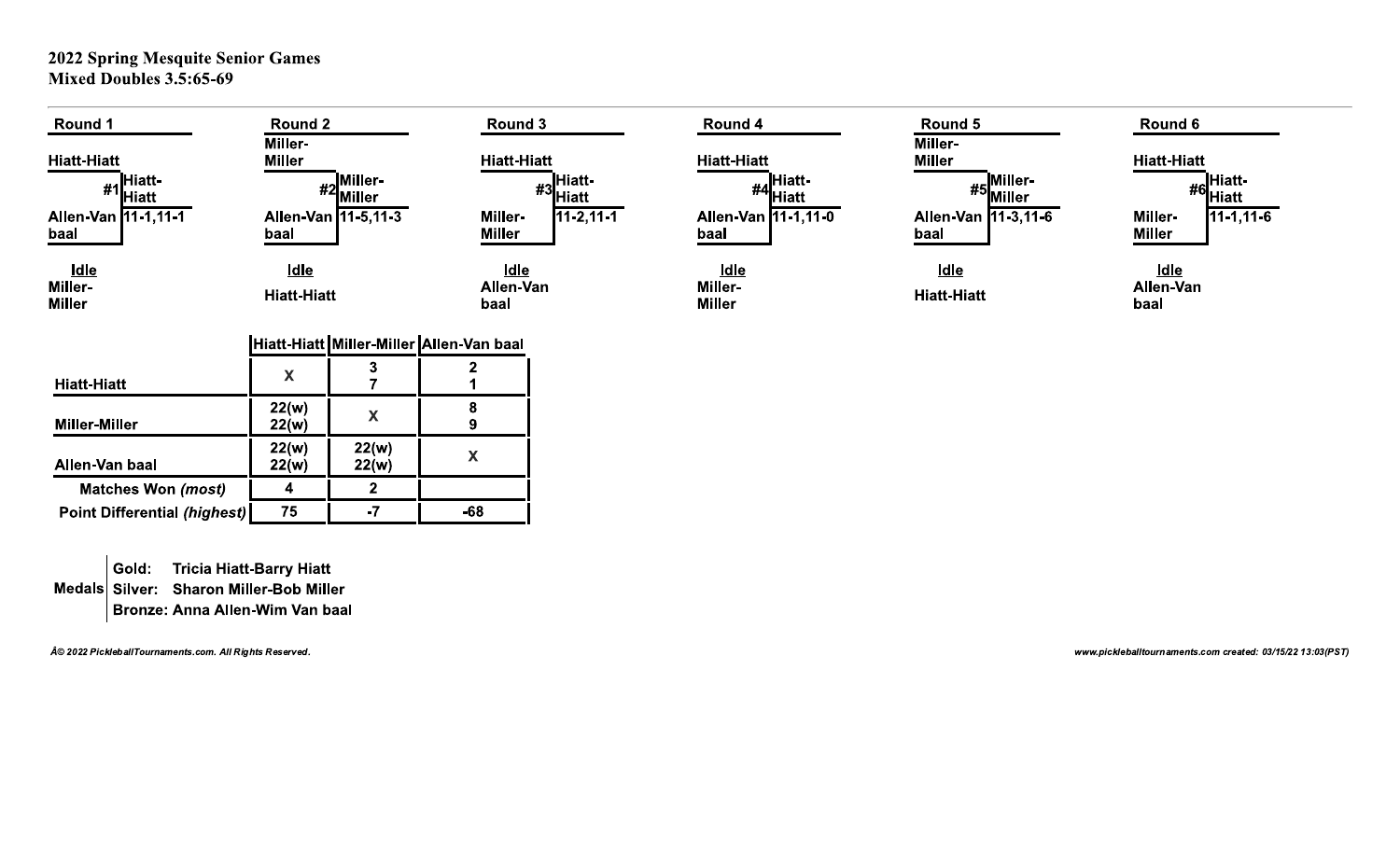### 2022 Spring Mesquite Senior Games Mixed Doubles 4.0:55-59,60-64,65-69

| <b>Round 1</b>                              | Round 2                                                  | Round 3                                                    | Round 4                                                   | Round 5                                                   | Round 6                                          |
|---------------------------------------------|----------------------------------------------------------|------------------------------------------------------------|-----------------------------------------------------------|-----------------------------------------------------------|--------------------------------------------------|
| Spencer-                                    | Spencer-                                                 | Spencer-                                                   | Spencer-                                                  | <b>Spencer-</b>                                           | Spencer-                                         |
| <b>Roberts</b>                              | <b>Roberts</b>                                           | <b>Roberts</b>                                             | <b>Roberts</b>                                            | <b>Roberts</b>                                            | <b>Roberts</b>                                   |
| <b>Spencer-</b><br>$^{#1}$ Roberts          | <b>Shiner-</b><br>#3 <mark>Wells</mark>                  | .Spencer-<br>#5 Roberts                                    | #7 <sup>Galante-</sup><br>Bonneau                         | #9Shiner-<br>Wells                                        | #11Spencer-<br><b>Roberts</b>                    |
| $11-9, 11-5$<br>Galante-                    | Shiner-<br>$7 - 11, 11 -$                                | <b>Williamson-11-2,11-9</b>                                | $11-9.9-$<br>Galante-                                     | <b>Shiner-</b><br>$111 - 9.9 -$                           | Williamson-111-9.9-                              |
| <b>Bonneau</b>                              | Wells<br>7,11-8                                          | Hodson                                                     | 11,11-9<br><b>Bonneau</b>                                 | <b>Wells</b><br>$11, 11-9$                                | Hodson<br>11,11-0                                |
| <b>Williamson-</b>                          | <b>Williamson-</b>                                       | <b>Shiner-</b>                                             | <b>Williamson-</b>                                        | <b>Williamson-</b>                                        | Shiner-                                          |
| Hodson                                      | Hodson                                                   | Wells                                                      | Hodson                                                    | Hodson                                                    | <b>Wells</b>                                     |
| #2Shiner-<br><sup>#2</sup> Wells            | <b>Williamson-</b><br>#4 Hodson                          | Shiner-<br>#6Vells                                         | <b>Shiner-</b><br>#8 <mark>Wells</mark>                   | .Williamson-<br>#10 Hodson                                | #12 <b>Shiner-</b><br>Wells                      |
| $11 - 2, 11 - 9$<br><b>Shiner-</b><br>Wells | $5-11,11-$<br>Galante-<br>$ 9, 11 - 2$<br><b>Bonneau</b> | $9-11, 11-$<br>Galante-<br><b>Bonneau</b><br>$ 3, 11 - 4 $ | <b>Shiner-</b><br>11-9.9-<br><b>Wells</b><br>$[11, 11-3]$ | $11 - 9.9 -$<br>Galante-<br>$111, 11-7$<br><b>Bonneau</b> | 11-9,9-<br>Galante-<br>11,11-6<br><b>Bonneau</b> |

## Spencer-Roberts Williamson-Hodson Shiner-Wells Galante-Bonneau

| <b>Spencer-Roberts</b>              |                | 29(w)<br>11<br>31(w)<br>20 |                | 14<br>31(w) |
|-------------------------------------|----------------|----------------------------|----------------|-------------|
| Williamson-Hodson                   | 22(w)<br>31(w) |                            | 22(w)<br>31(w) | 22<br>27    |
| <b>Shiner-Wells</b>                 | 26<br>29       | 11<br>23                   | Χ              | 18<br>26    |
| Galante-Bonneau                     | 22(w)<br>29    | 27(w)<br>31(w)             | 31(w)<br>31(w) |             |
| <b>Matches Won (most)</b>           |                |                            | 6              |             |
| <b>Point Differential (highest)</b> | 23             | $-32$                      | 42             | -33         |

Doubles 4.0: 55-59 Doubles 4.0: 60-64 Doubles: 4.0: 65-69 Medals Gold: Shanna Williamson-Mike Hodson Gold: Kim Shiner-Bob Wells **Gold: Dian Spencer-Lance Roberts Silver: Cindy Galante-Michael Bonneau** 

© 2022 PickleballTournaments.com. All Rights Reserved.

www.pickleballtournaments.com created: 03/15/22 15:00(PST)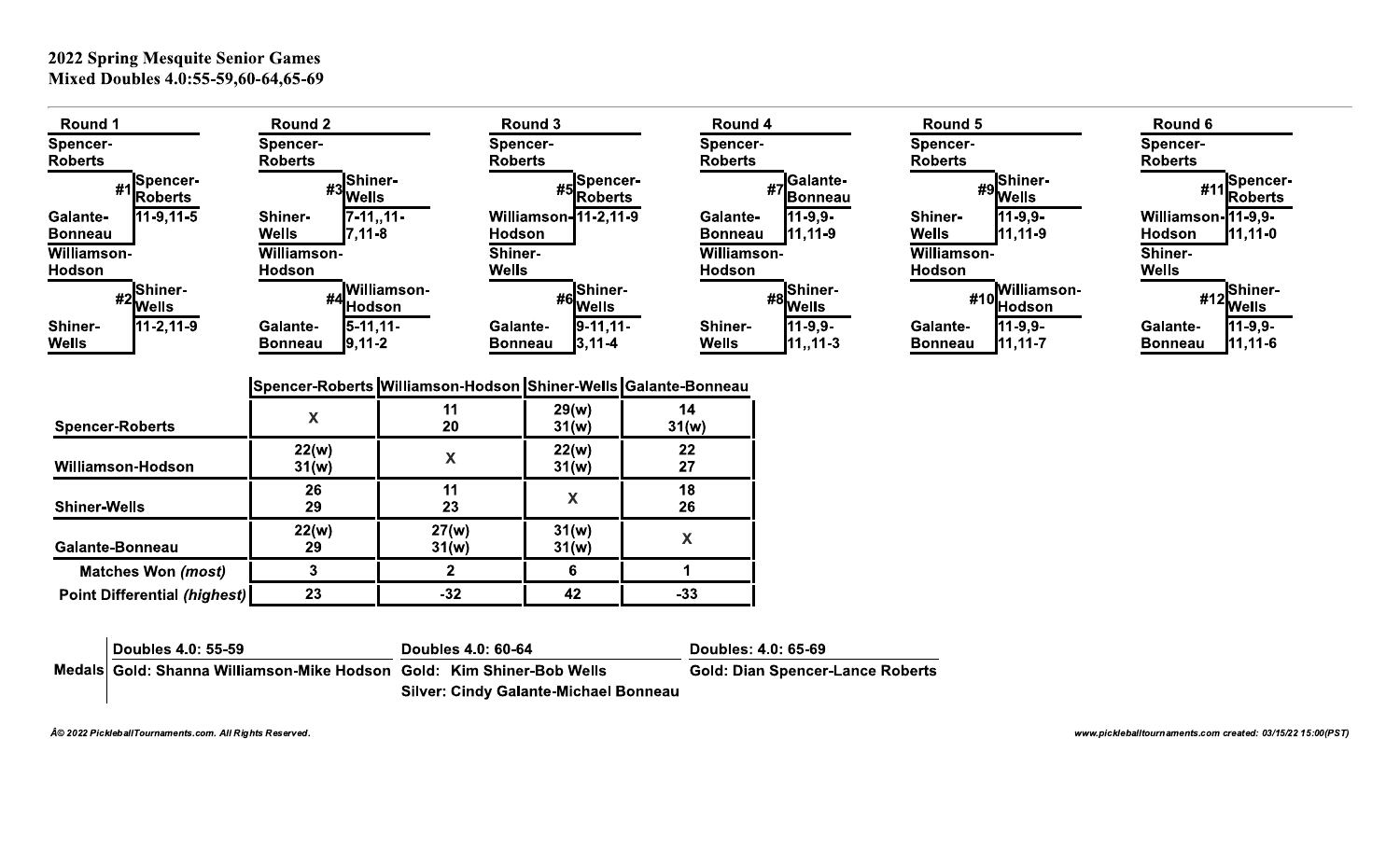

Womens Doubles 3.0:50-54 Womens Doubles 3.0:55-59<br>Medals Gold: Tracey Lilley-Kelli Robertson Gold: Theresa Paull-Rhonda Galliher<br>Silver: Denise Meier-Diane Mills<br>A© 2022 Pickleballfournaments.com. All Rights Reserved.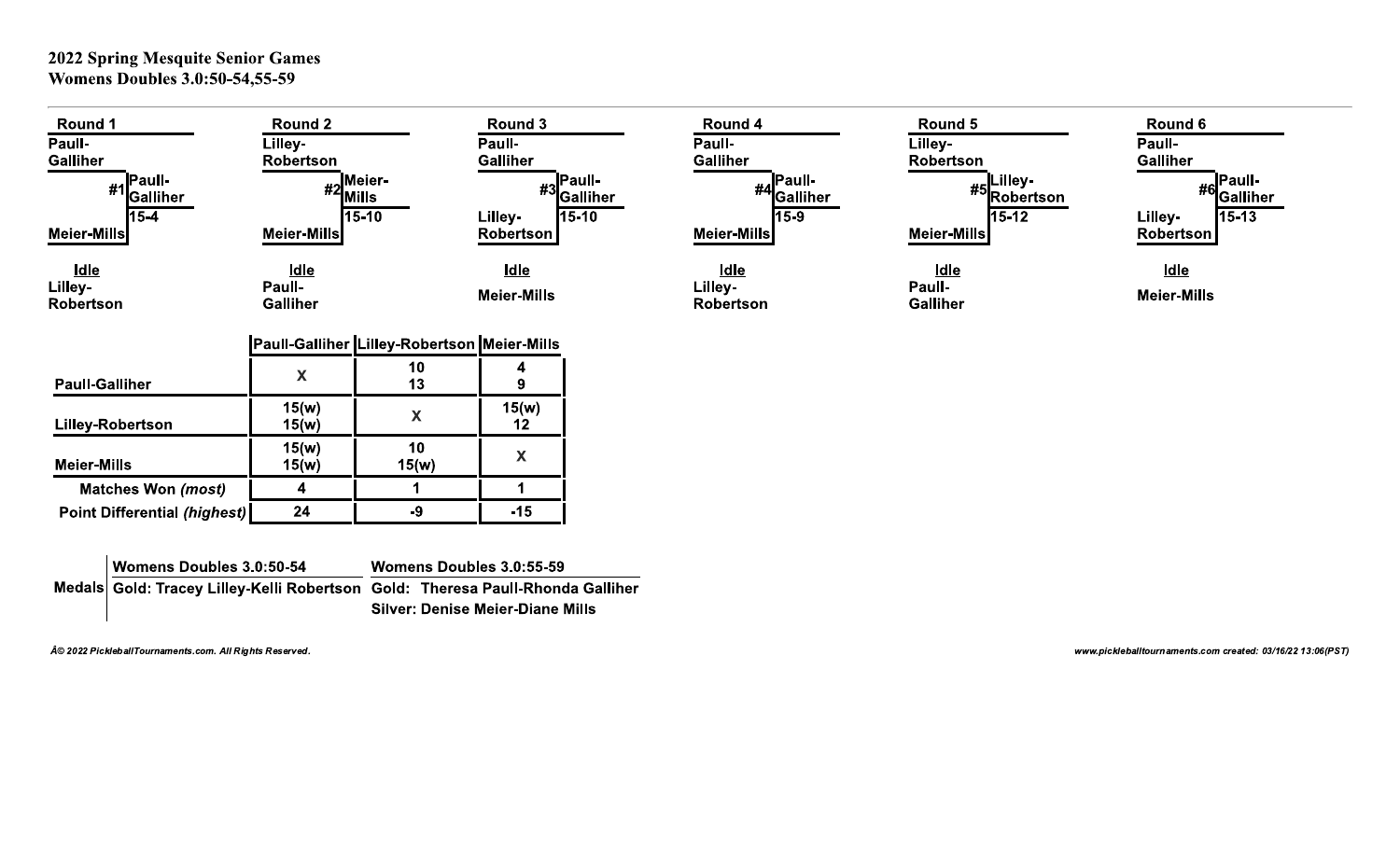### **2022 Spring Mesquite Senior Games Women's Doubles 3.0:60-64,65-69**



| - -   |       |       |       |       |     |
|-------|-------|-------|-------|-------|-----|
|       |       |       |       |       |     |
| 15(w) |       |       |       | 15(w) |     |
| 15(w) | 15(w) |       | 15(w) | 15(w) |     |
| 15(w) | 26(w) |       |       | 15(w) |     |
| 15(w) |       |       |       |       |     |
| 15(w) | 16(w) | 15(w) | 15(w) | 15(w) |     |
|       |       |       |       |       |     |
| 55    | 14    | -38   | -35   | 28    | -24 |
|       |       |       |       |       |     |

### Medals Womens Doubles 3.0: 60-64

Womens Doubles 3.0: 65-69

Sandra Sheppard-Dianna Rall Gold: **Carol Sperry-Betty Mancell** Gold:

Silver: Karen Snow-Julie Chilson Silver: Carrie Duff-Anna Allen

**Bronze: Amy Sorensen-Merilee Ford Bronze: Janice Plummer-Gay Jackson**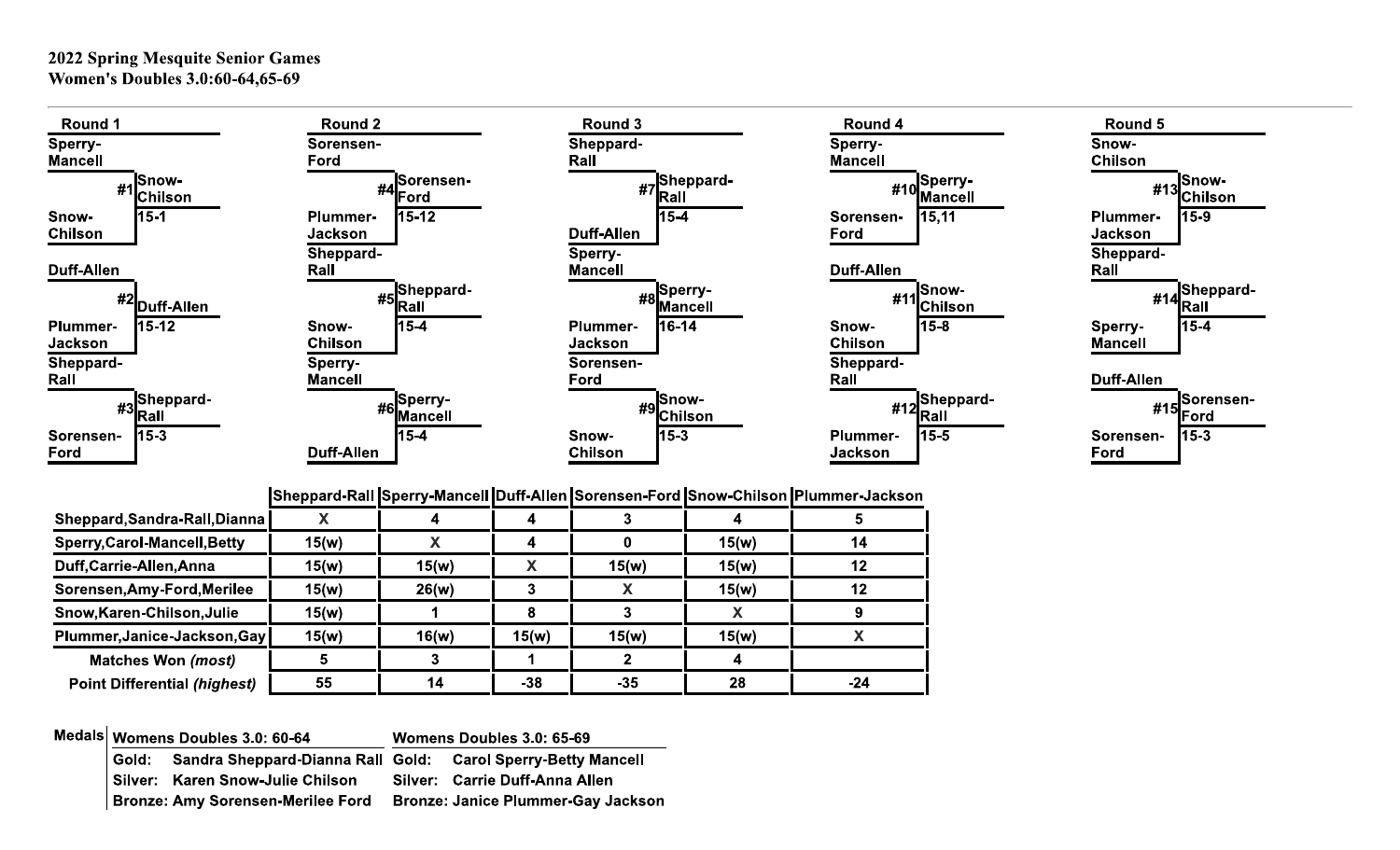$\mathbf{u}$ 

www.pickleballtournaments.com created: 03/17/22 03:33(PST)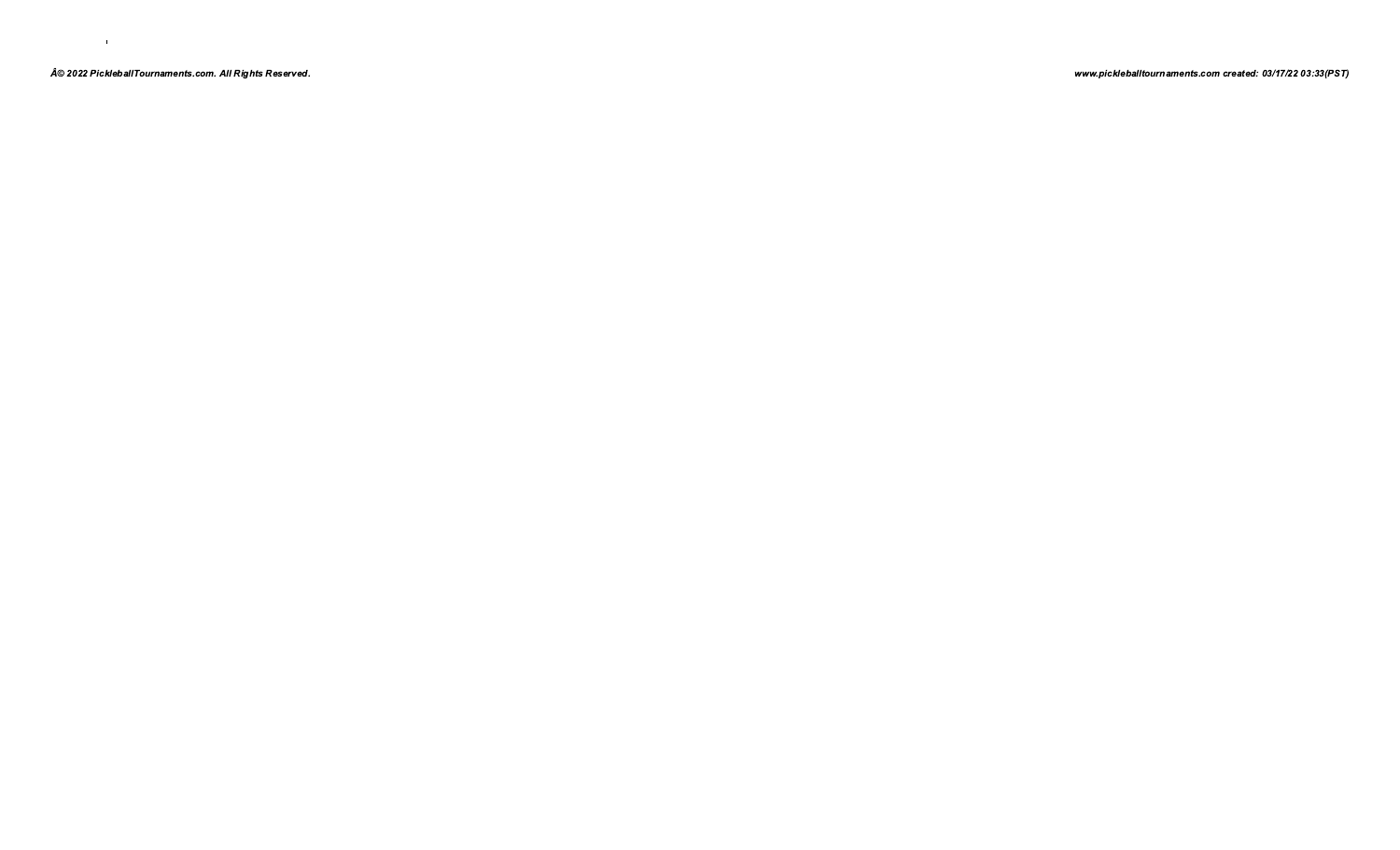### **2022 Spring Mesquite Senior Games Women's Doubles 3.5:50-54,55-59**



### Rice-Shiner Adams-Stanger Stocks-Search Simondi-Mascher

| <b>Rice-Shiner</b>           | X              | 10<br>13 | 15(w)<br>15(w) | 13             |
|------------------------------|----------------|----------|----------------|----------------|
| <b>Adams-Stanger</b>         | 15(w)<br>15(w) |          | 12<br>15(w)    | 15(w)<br>15(w) |
| <b>Stocks-Search</b>         | 11             | 15(w)    |                | 6              |
| Simondi-Mascher              | 15(w)<br>15(w) | 9        | 15(w)<br>15(w) |                |
| <b>Matches Won (most)</b>    |                |          | 5              |                |
| Point Differential (highest) | 5              | $-26$    | 33             | $-12$          |

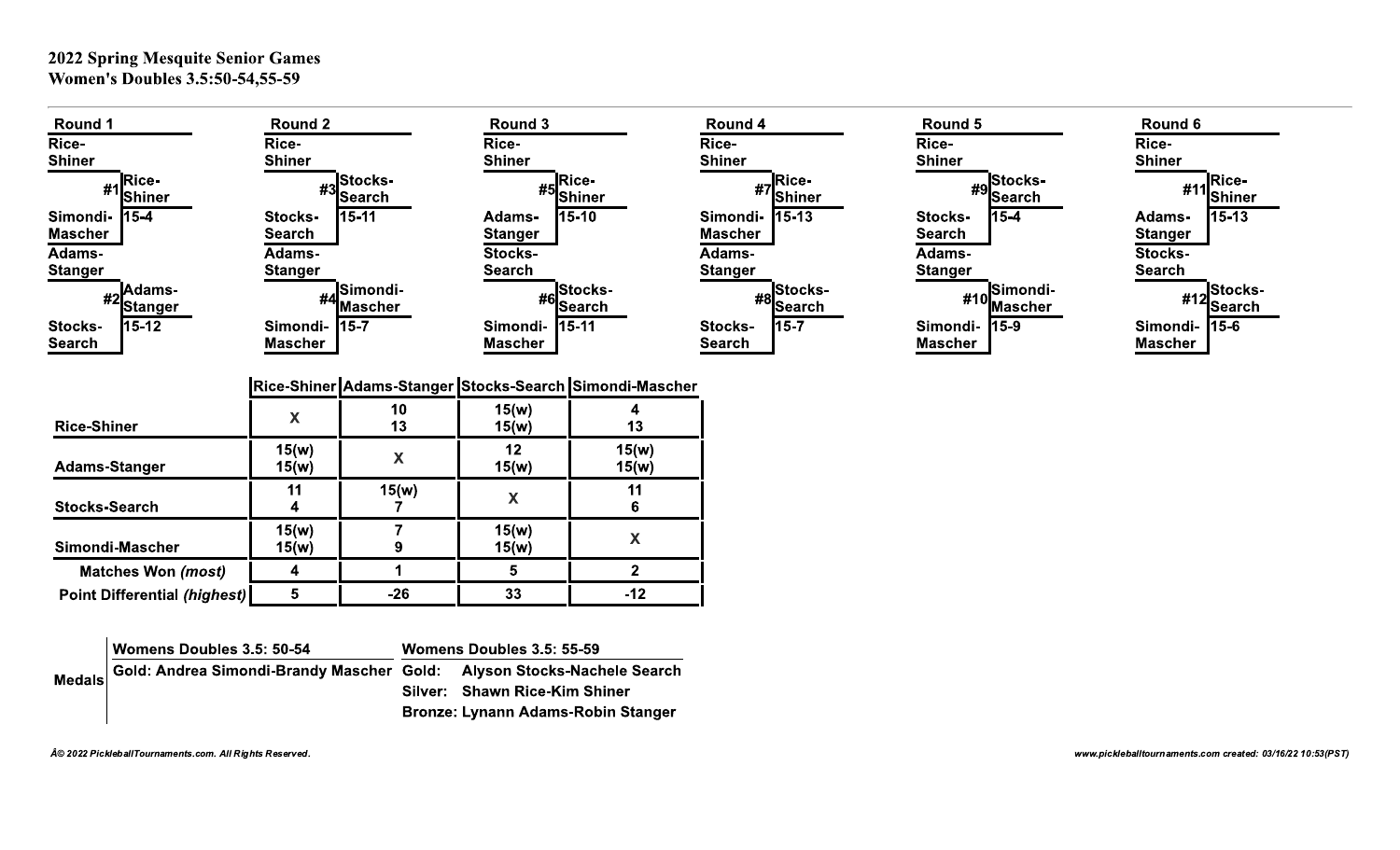### 2022 Spring Mesquite Senior Games **Womens Doubles 3.5:60-64,65-69**

| Round 1<br>Tallmadge-<br>White                                                                                      | Round 2<br>De Batz-<br>Hugentobler                                        |                                | Round 3<br>De Batz-<br>Hugentobler            |                                                               |       | Round 4<br>Tallmadge-<br>White                                                                            | Round 5<br>De Batz-<br>Hugentobler                                                     |
|---------------------------------------------------------------------------------------------------------------------|---------------------------------------------------------------------------|--------------------------------|-----------------------------------------------|---------------------------------------------------------------|-------|-----------------------------------------------------------------------------------------------------------|----------------------------------------------------------------------------------------|
| <b>Wells-</b><br>#1 <mark>Wright</mark><br>15-1<br><b>Wells-</b><br>Wright<br>De Batz-<br>Hugentobler<br>#2De Batz- | #3<br>$15-9$<br>Wells-<br>Wright<br>Tallmadge-<br>White                   | De Batz-<br><b>Hugentobler</b> | <b>Evans-Hoyt</b><br>Cockerill-<br><u>Ray</u> | De Batz-<br>#5<br><b>Hugentobler</b><br>15-1<br><b>Wells-</b> |       | Tallmadge-<br>#7<br>White<br>$15 - 8$<br>Cockerill-<br>Ray<br><b>Evans-Hoyt</b><br>#8 <mark>Mells-</mark> | De Batz-<br>#9I<br>Hugentobler<br>$15 - 3$<br>Tallmadge-<br>White<br><b>Evans-Hoyt</b> |
| <b>Hugentobler</b><br>$15 - 5$<br>Cockerill-<br>Ray                                                                 | $15 - 6$<br>Evans-Hoyt                                                    | #4 Ev <u>ans-Hoyt</u>          | Wells-<br>Wright                              | #6 <b>w</b> right#<br>$15 - 7$                                |       | Wright<br>$15 - 4$<br>Wells-<br>Wright                                                                    | #10 Cockerill-<br>Ray<br>$16-14$<br>Cockerill-<br>Ray                                  |
| <u>Idle</u><br><b>Evans-Hoyt</b>                                                                                    | <u>Idle</u><br>Cockerill-<br>Ray                                          |                                | <u>Idle</u><br>Tallmadge-<br><b>White</b>     |                                                               |       | <u>Idle</u><br>De Batz-<br>Hugentobler                                                                    | <u>Idle</u><br>Wells-<br>Wright                                                        |
|                                                                                                                     | De Batz-Hugentobler Tallmadge-White Evans-Hoyt Cockerill-Ray Wells-Wright |                                |                                               |                                                               |       |                                                                                                           |                                                                                        |
| De Batz, Juls-Hugentobler, Kim                                                                                      | $\boldsymbol{\mathsf{X}}$                                                 | $\mathbf{3}$                   |                                               | 5                                                             | 9     |                                                                                                           |                                                                                        |
| Tallmadge, Terri-White, Julie                                                                                       | 15(w)                                                                     | X                              | 15(w)                                         | 8                                                             | 15(w) |                                                                                                           |                                                                                        |
| Evans, Celia-Hoyt, Kathy                                                                                            | 15(w)                                                                     | 6                              | X                                             | 16(w)                                                         | 15(w) |                                                                                                           |                                                                                        |
| Cockerill, Millie-Ray, Debbie                                                                                       | 15(w)                                                                     | 15(w)                          | 14                                            | X                                                             | 15(w) |                                                                                                           |                                                                                        |
| Wells, Amy-Wright, Knot                                                                                             | 15(w)                                                                     |                                | 4                                             | $\overline{7}$                                                | X     |                                                                                                           |                                                                                        |
| <b>Matches Won (most)</b>                                                                                           | 4                                                                         |                                |                                               |                                                               | 3     |                                                                                                           |                                                                                        |
| <b>Point Differential (highest)</b>                                                                                 | 42                                                                        | $-28$                          | $-18$                                         | $-23$                                                         | 27    |                                                                                                           |                                                                                        |

Womens Doubles 3.5: 60-64

Womens Doubles 3.5: 65-69

Gold: Juls De Batz-Kim Hugentobler Gold: Millie Cockerill-Debbie Ray **Medals** Silver: Amy Wells-Knot Wright **Bronze: Celia Evans-Kathy Hoyt**